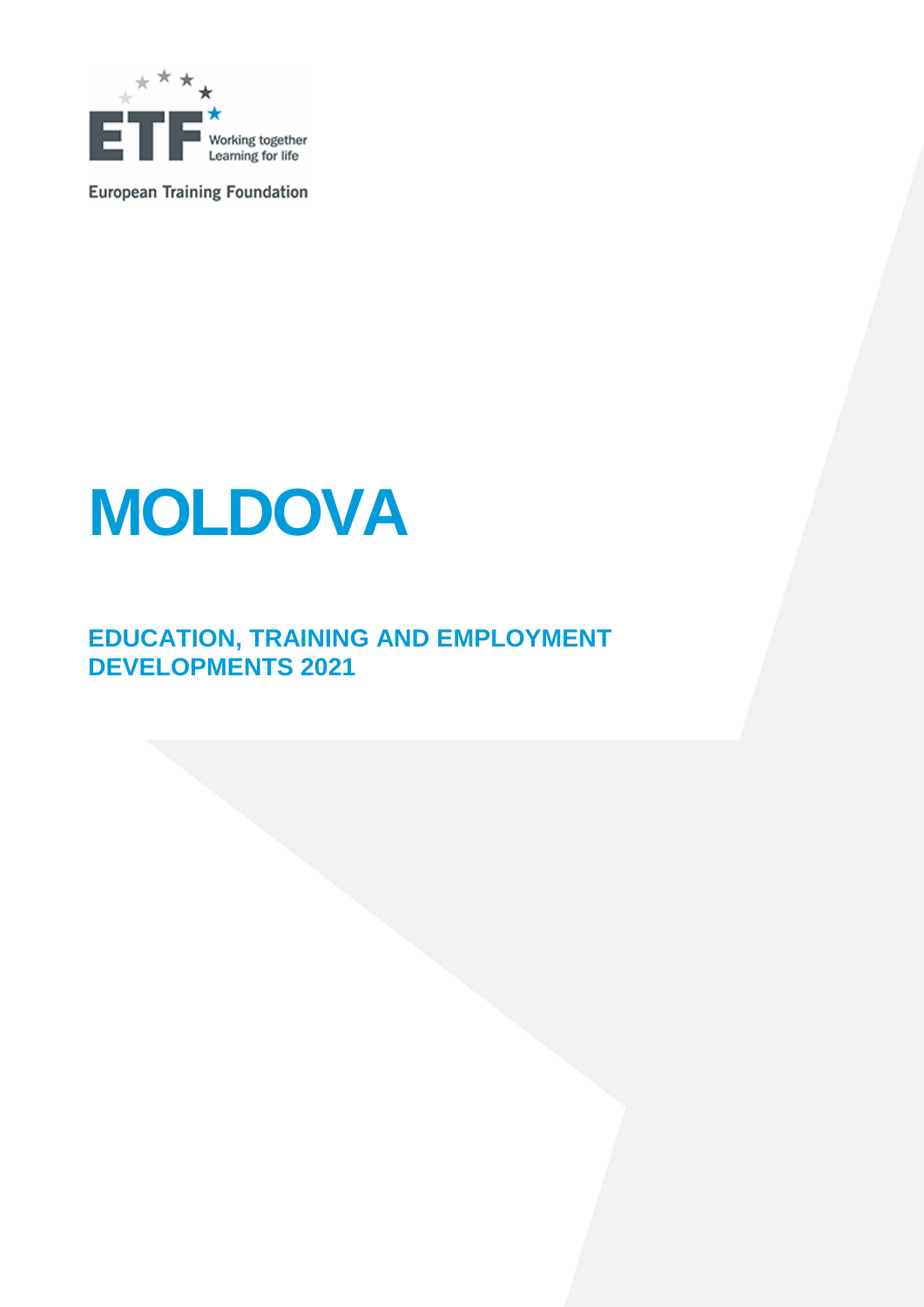The contents of this paper are the sole responsibility of the ETF and do not necessarily reflect the views of the EU institutions.

© European Training Foundation, 2021

Reproduction is authorised provided the source is acknowledged.

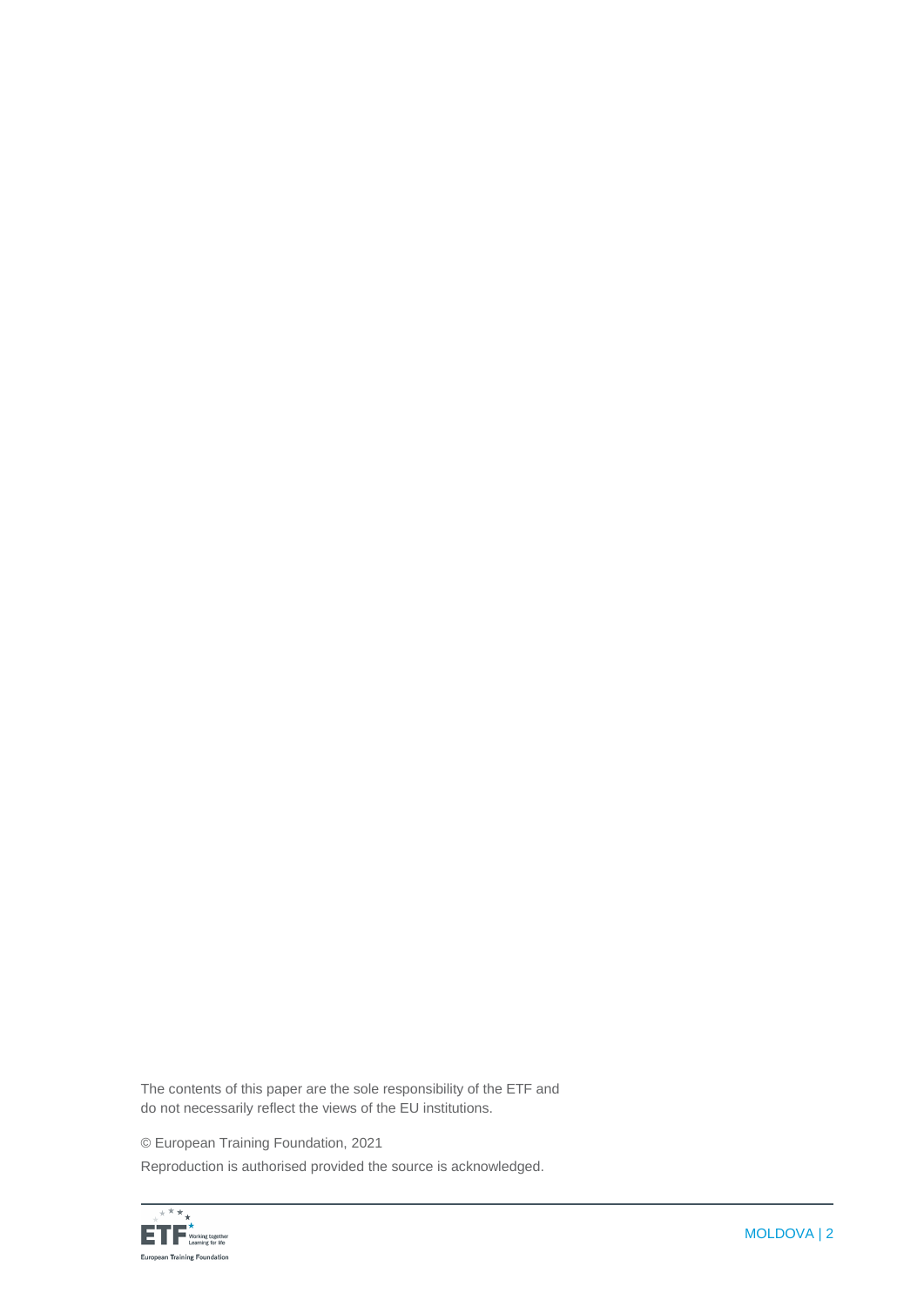### **KEY POLICY DEVELOPMENTS IN EDUCATION, TRAINING AND EMPLOYMENT**

Following a period of political instability, the pro-European [Party of Action and Solidarity](https://en.wikipedia.org/wiki/Party_of_Action_and_Solidarity) (PAS) won the 2021 parliamentary elections, obtaining 52.8% of the vote with a solid parliamentary majority. The new government, supported by President Sandu from the same party, is expected to set out a reform agenda and build strong liaisons with Europe. The new government has restructured the Ministry of Education, Culture and Research, creating two different Ministries (the Ministry of Education and Research and the Ministry of Culture). The same has been done for the Ministry of Labour, Health and Social Protection (the Ministry of Labour and Social Protection and the Ministry of Health).

In June 2020 the Moldovan parliament approved the National Development Strategy 2030, known as Moldova 2030. The goal of the strategy is to significantly improve the quality of life in Moldova, reduce the flow of young people leaving the country, increase the attractiveness of Moldova to investors, and create jobs across the country and personal development opportunities for young professionals. Moldova 2030 includes four basic elements of sustainable development: a sustainable and inclusive economy; reliable human and social capital; transparent and efficient institutions; and a healthy environment. To develop these areas by 2030, ten long-term goals for sustainable development have been set at national level.

The new Education strategy 2020-2030 and its action plan are being finalised. The new strategy is no longer structured by sub-sector (primary, secondary, VET) but it has a number of transversal objectives for the whole sector.

Similarly to other former Soviet Union countries, Moldova has faced difficulties in achieving high COVID-19 vaccination rates (38% on 3 November 2021) and is now facing a new wave of cases. The Ministry of Education has provided a rapid, structured response to the challenges of the COVID-19 pandemic. Framework regulations on the organisation of technical vocational education during the period of restricted access to institutions were approved on 19 March 2020 through a Ministerial Order that was amended three times. The ministry gave clear instructions on how to adapt the organisation and implementation of education through distance learning, including guidelines for the development of digital content and training for dedicated staff in all schools. On 11 June, Parliament approved a law cancelling technical vocational training programme final exams for the academic year 2019–2020. The academic year 2021-2022 started as normal with in-class lessons but a spike in cases in November forced most schools to return to distance learning.

The Ministries of Education and Labour have continued to implement the key reforms started in the context of the Education Strategy 2014-2020 and the Employment Strategy 2016-2020. Some progress has been made: implementation of dual education has continued; the number of students enrolled is increasing; Centres of Excellence have been increasingly taking on their new responsibilities. LMO is delivering evidence based policy advice on a more regular basis.

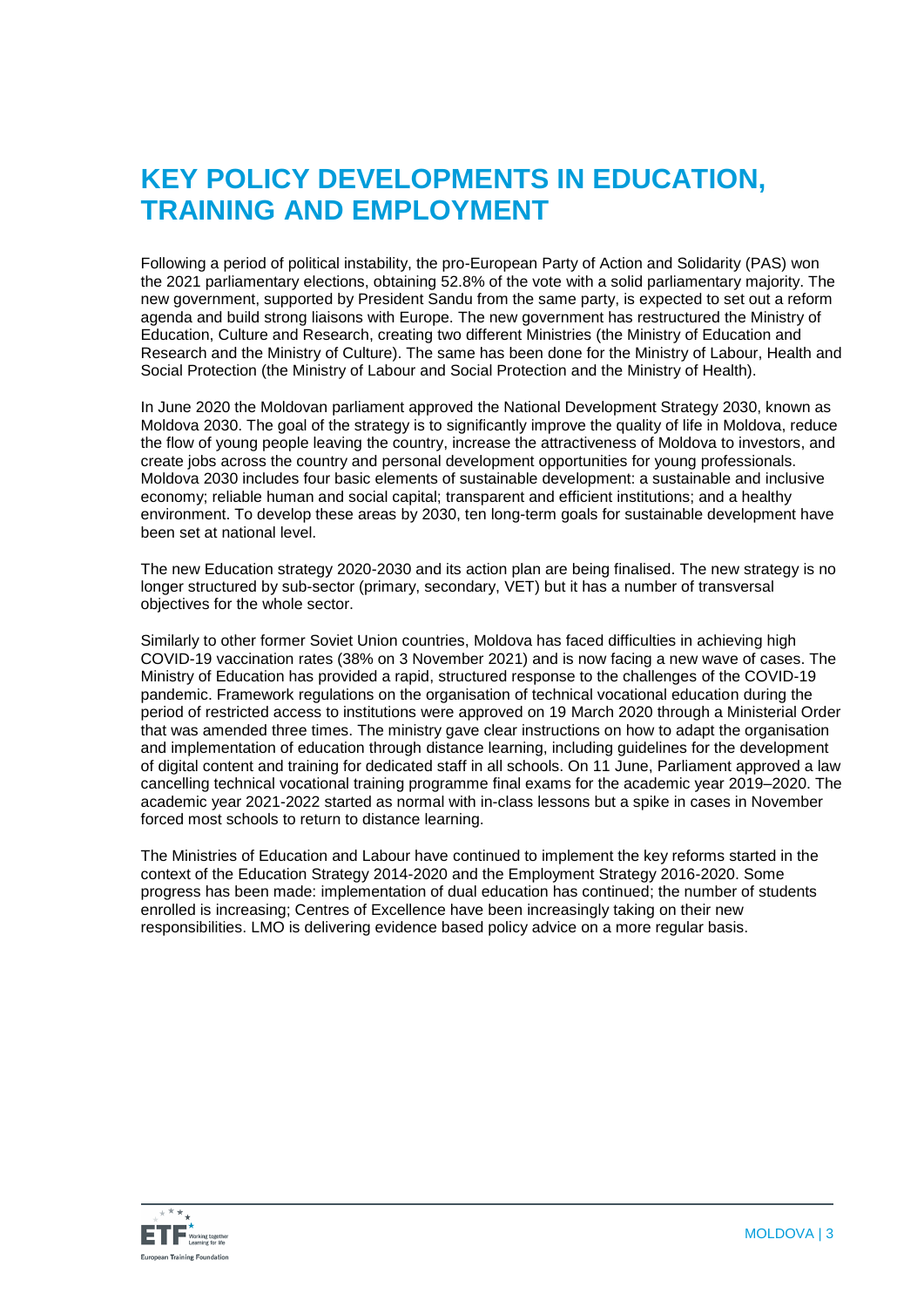### **1. KEY DEMOGRAPHIC AND ECONOMIC CHARACTERISTICS**

### **Political developments and the health situation**

Following a period of political instability, the pro-European [Party of Action and Solidarity](https://en.wikipedia.org/wiki/Party_of_Action_and_Solidarity) (PAS) won the 2021 parliamentary elections, obtaining 52.8% of the vote with a solid parliamentary majority. The new government, supported by President Sandu from the same party, is expected to set out a reform agenda and build strong liaisons with Europe.

Similarly to other countries in the region, cases of Covid-19 spiked again in the autumn with a steep epidemiological curve. New cases increased from 50 per day in mid-June to 790 per day in mid-September and up to 1600 per day in mid-October. The vaccination rate is still below 40% (37.0% on 25 October), and the vaccination rate has not increased with the rapid rise in COVID-19 cases. In the months of September/October it only increased by 6%. The reasons behind the low rate are due to people's mistrust in the vaccine and not due to lack of availability of the vaccine.

The government is trying to find ways to reach out to people and convince them to get vaccinated. On 24 September 2021 the Ministry of Health and the Association of Pharmacists, supported by the WHO/Europe and the European Union (EU), launched a new COVID-19 vaccination awarenessraising campaign in the Republic of Moldova in cooperation with 300 pharmacists and 110 pharmacies. Around 150 000 people visit pharmacies in the Republic of Moldova every day, making them the most visited medical points in the country. Pharmacists, especially in rural areas, are trusted and visible sources of medical information for their customers.

#### **Demographics**

The two main factors shaping the population structure and demographic change in Moldova are ageing and migration. In addition, more than half of the population lives in rural areas, giving Moldova one of the lowest levels of urbanisation in Europe.

According to the National Bureau of Statistics, the official population total in 2018 was 3.54 million; a decrease of 3 000 people from 2017. However, alternative sources indicate that official statistics overestimate the actual population size. The National Bureau of Statistics has also provided a different estimation based on the usual residences of the population. In this case, there is also a clear negative trend (down from 2.87 million people in 2014 to 2.73 million in 2018). The difference can be attributed to the official definition of migration and the corresponding records, which include migrants no longer residing in Moldova even if they have been away from the country for more than 1 year (*European Training Foundation, Torino Process 2018, National Reporting Framework*).

Migration is probably the most significant socioeconomic trend for Moldova, a country with one of the highest total emigration rates in the world. Migration has a strong impact on several aspects of Moldovan society, including the population age structure, the economy, and skills availability.

As of 2020, Moldovan international migrants numbered more than 1 150 000 out of a population of slightly over 4 million people – 28.7% of the total population[.\[1\]](https://euc-word-edit.officeapps.live.com/we/wordeditorframe.aspx?ui=en%2DGB&rs=en%2DUS&wopisrc=https%3A%2F%2Feuropeantrainingfoundation.sharepoint.com%2Fsites%2FImage%2Fmoldova%2F_vti_bin%2Fwopi.ashx%2Ffiles%2Fce76100c1e0b4e568c3f8e6c06a5e922&wdenableroaming=1&mscc=1&hid=ACE2FC9F-6013-3000-68B0-4720EC9B2F13&wdorigin=Other&jsapi=1&jsapiver=v1&newsession=1&corrid=bfe46c87-2626-ff3e-4572-fa269e3ee63f&usid=bfe46c87-2626-ff3e-4572-fa269e3ee63f&sftc=1&mtf=1&sfp=1&instantedit=1&wopicomplete=1&wdredirectionreason=Unified_SingleFlush&preseededsessionkey=4f700450-1652-9656-c5c7-d65588e5ad7d&preseededwacsessionid=bfe46c87-2626-ff3e-4572-fa269e3ee63f&rct=Medium&ctp=LeastProtected#_ftn1) Taking into account the parallel depopulation linked to low fertility rates, the share of international migrants increased by 2–3% every 5 years (and 6.3% in the past five years), and the COVID-19 pandemic seems to have increased this trend. The reasons for leaving are similar to those in other countries with strong net emigration profiles (lack of job opportunities, very low salaries, prospects of a better future for children). In addition, Moldova possesses a unique combination of legal opportunities and informal connections that further facilitates migration. Over 1 million Moldovans have Romanian nationality, which allows them to work in other EU countries without restrictions, despite the fact that the visa liberalisation by the EU that

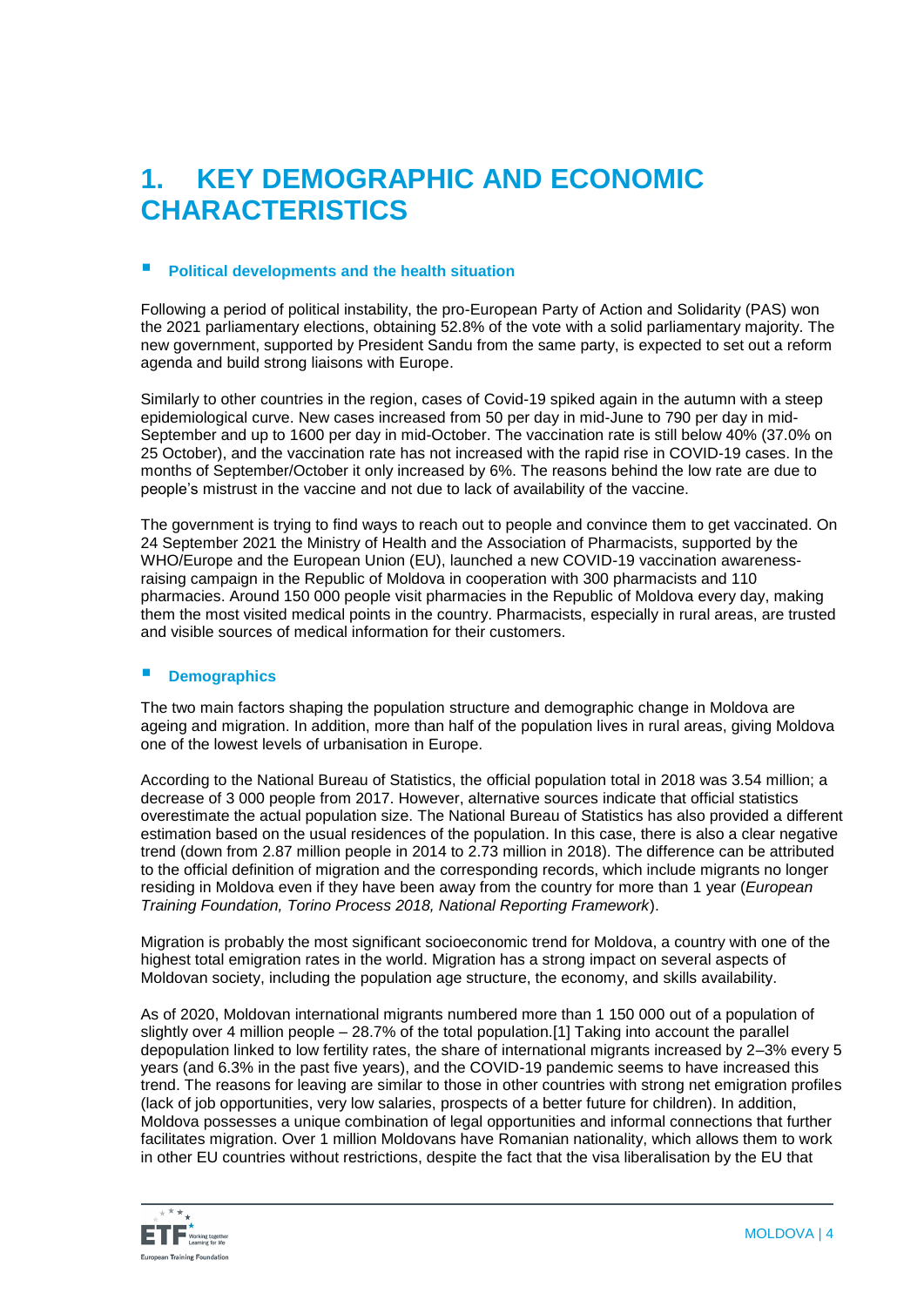Moldova was expecting after the signature of the Mobility Partnership in 2008 has not materialised. Additionally, the intensity of past migration has created a strong, well-connected diaspora network that makes migration easier. Given the impossibility of scaling down the population and skills drain, government policies have endeavoured to support the establishment of circular migration, with the attempt to set up a policy framework in which migrants create development opportunities for Moldova through economic investments and an upskilled returning workforce.

In terms of direct economic impact, in 2020 remittances represented 16.3% of the gross domestic product (GDP) (a total of USD 1.9 million), significantly contributing to keeping a large proportion of the mostly rural population above the poverty line. This percentage has halved since 2005 as a result of the strong economic growth during this period (see Annex I). However, a quarter of Moldovan households still receive remittances, and for half of these households, remittances constitute more than 50% of their disposable income. 23.4% of households would fall below the poverty line if they did not receive remittances (IOM, 2020).

On the negative side, high emigration rates have had a direct impact on the population dynamics and age structure, particularly in rural areas, which suffer from higher dependency ratios and ageing, thus furthering the rural exodus to cities. Since 2014 Moldova has experienced a demographic regression, with mortality rates exceeding birth rates. But even more damaging is the impact of migration on the availability of people in specific occupations, specifically in the health and education sectors.

### **Economic developments, informal economy, remittances**

Moldova is a small, lower middle income economy with agriculture accounting for a relatively high share of its economy and employment. It also has an uneven territorial distribution of economic opportunities and growth, with the capital city of Chisinau generating more than half of the country's GDP. The main economic activities that generate revenue for the GDP are manufacturing (food products make up 37%), trade, agriculture, construction, transportation, information and communication technology, and services.

Over the last 5 years Moldova has had many fluctuations in economic performance. Following the 2015 recession (which was due, not least, to large-scale banking fraud), the country's economy recovered in 2017, with growth in the GDP of 4.7%, which decreased slightly in 2018 but remained at 4.0%. Even before the COVID-19 crisis, however, the economy had slowed sharply in the last quarter of 2019. Growth in 2019, at 3.6%, was underpinned by strong domestic demand, led by wage increases, remittances, credit expansion and rising public spending. Inevitably growth declined in 2020 (-6%) as the country's economy was hit hard by the effects of the pandemic. COVID-19 hit hard due to the country's high dependency on migrant remittances. Unlike the situation in other countries, the steep fall in the flow of remittances experienced in Moldova in the second quarter of 2020 (a decrease of over 20%) was only very partially offset in the third and fourth quarters.

In recent years the government has taken steps to improve the business climate. Moldova climbed a few places in the World Economic Forum's Global Competitiveness Report 2018 (it ranked 88th out of 137 participating countries), and it climbed even higher in 2019 (rising to 86th out of 141). The government has intensified the implementation of its reforms, in particular upgrading public services; liberalising the economy; developing the financial system to create a favourable investment climate; fostering the development of small and medium-sized enterprises (SMEs); reforming the legal system and eradicating corruption; improving transport and other physical infrastructure; and diversifying and promoting exports. Although income inequality, reflected by the Gini coefficient, improved from 29.2% in 2012 to 25.7% in 2018, Moldova remains one of the poorest countries in Europe, with a per capita GDP of only USD 5 343 in purchasing power parity terms (*World Economic Forum, Insight Report: The Global Competitiveness Report 2018*)

In recent years Moldova's development path has been guided by the EU–Moldova Association Agreement (signed in 2014 and fully in force since July 2016). The Deep and Comprehensive Free Trade Area, which is a component of the Association Agreement, provides for mutual elimination of

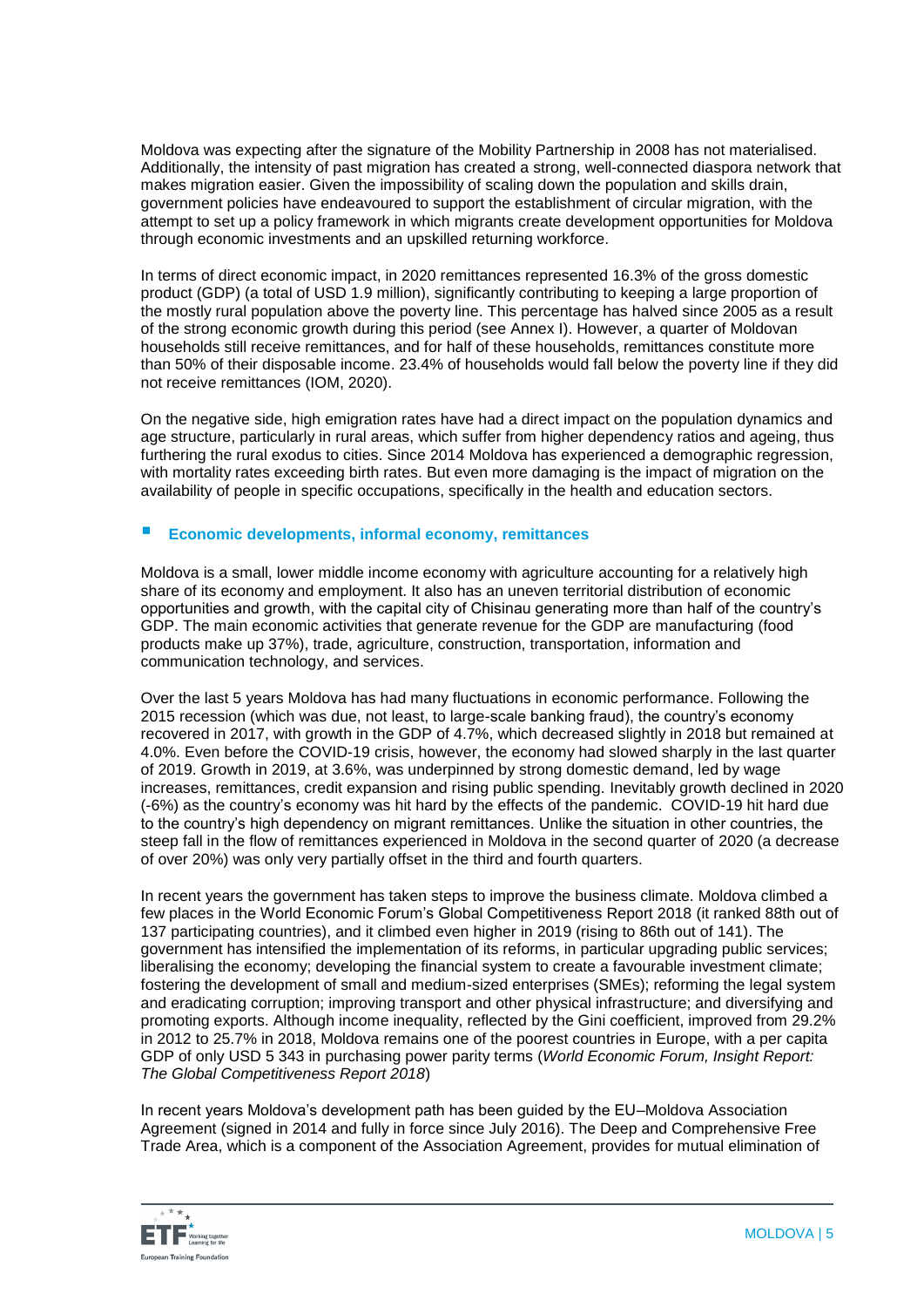customs duties on industrial and most agricultural products and for further liberalisation of the services market. It also addresses other barriers to trade and reforms in economic governance, with the goal of strengthening transparency and competition and adopting EU product standards.

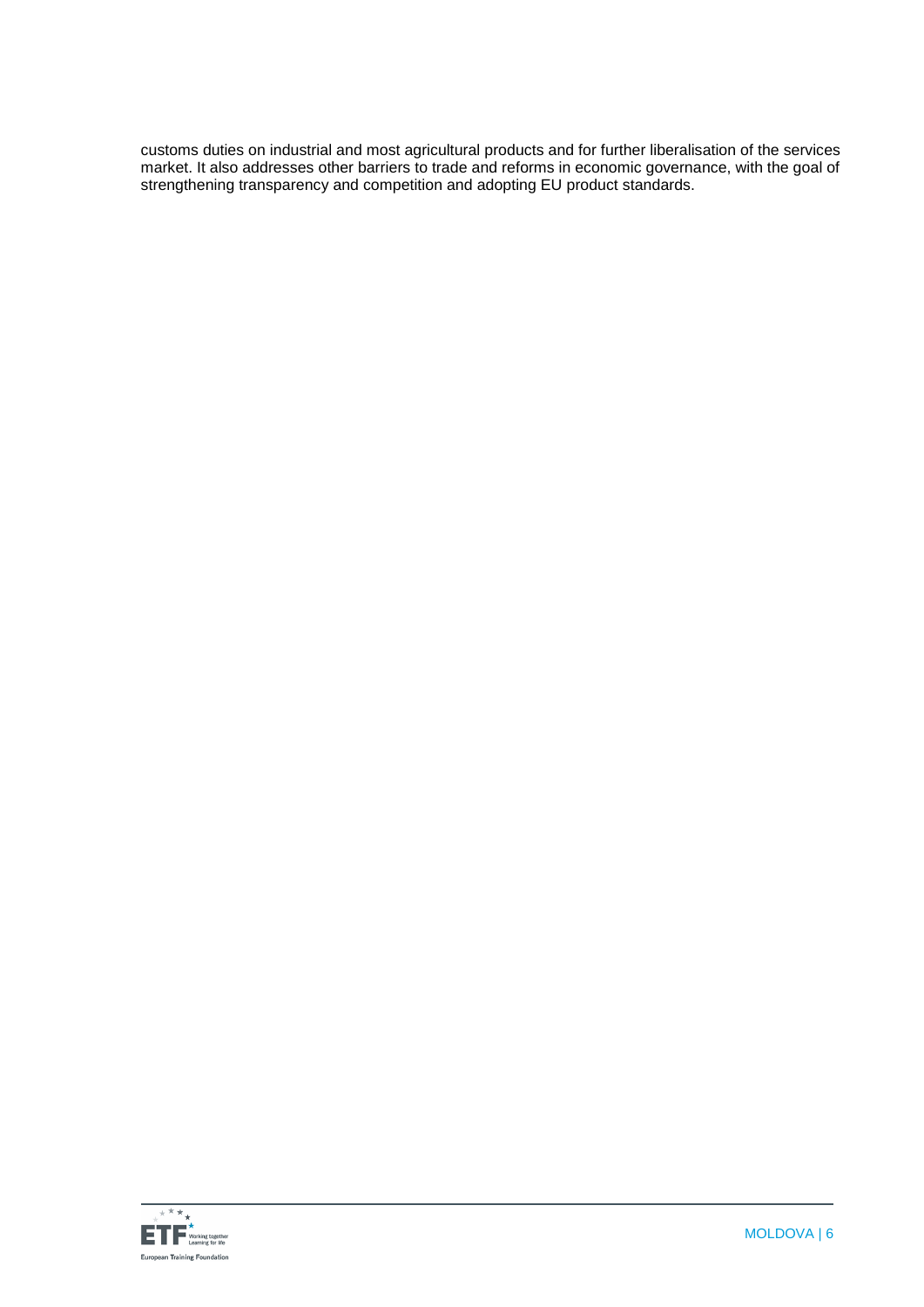# **2. EDUCATION AND TRAINING**

### 2.1 Trends and challenges

### **Education expenditure, access, participation and early leaving**

Over the past decade Moldova has spent a high percentage of its GDP on education (around 7%), although this figure started to decline in 2015 and fell to 6.1% in 2019. The relatively high levels of educational expenditure have paid off, judging by the relatively high levels of educational attainment among the active population (aged 15+). In 2020, 5.5% of the adult population had a medium level of education, 27.9% a high level and 17.7% a low level. There is also a positive trend, with a decreasing proportion of the population with a low level of education (20.3% in 2015), a decreasing proportion with a medium level (56.3% in 2015) and an increasing proportion with a high level (23.4% in 2015). The rate of early leavers (% aged 18-24) from education is also decreasing and it is now at 16.9%; almost 5 points less than in 2015. However, efforts to raise the population's educational attainment level and to reduce the number of early leavers from education might have negatively affected the quality of education as demonstrated by the country's poor performance in the Programme for International Student Assessment (PISA) (see below).

Moldova has relatively low enrolment rates in primary and secondary education: in 2018 net enrolment rates were 90.62% and 86.91% respectively. In the same year the gross enrolment ratio in higher education was relatively high at 39.82%. VET is well represented at the upper secondary level and enrolment in vocational programmes is increasing, reaching 46.6% in 2018, up from 37.1% in 2013. Moldova has a significant problem with early leavers from education. (*European Training Foundation, Torino Process 2018, National Reporting Framework*). Although the number of early leavers has decreased slightly, it remains very high. One in five 18–24 year olds leave education early, one of the highest rates in Europe.

Moldova's education system has the following stages: pre-primary, primary, lower and upper secondary, post-secondary and higher. Education is compulsory at pre-primary, primary and lower secondary ('gymnasium') levels, that is, from grades 1 to 9. After that, students can take an entrance exam for general and vocational upper secondary school, and lyceum (academic) (grades 10 to 12). Higher education is provided by private and public universities, academies and institutions, and students who have obtained their general upper secondary or lyceum certificate or diploma are eligible to apply.

Owing to the general decline in population and intensive youth migration, the number of students has been decreasing at all levels of education. Over the past two decades, the number of students enrolled in secondary and post-secondary vocational education has fallen by nearly 53%, while the infrastructure has remained almost unchanged. As a result, the network of educational institutions no longer reflects the underlying demographic reality, with the greatest divergence occurring in rural areas.

#### **PISA results**

As noted earlier, the quality of education is a concern. Although the country's PISA results have improved since the previous report, they remain below the Organisation for Economic Co-operation and Development (OECD) average. Moldova ranked 51st out of 77 countries in 2018. This is in line with its 2015 ranking but shows a steady improvement in educational outcomes for science, reading and mathematics compared with PISA 2009. Nevertheless, the proportion of lowest-level achievers is still quite high for 15-year-old students in Moldova, standing at 41.9% for reading, 42.3% for science and 50.3% for mathematics. Furthermore, almost one third demonstrated insufficient basic skills to be able to fully integrate into professional and social life. Low performance can indicate a lack of

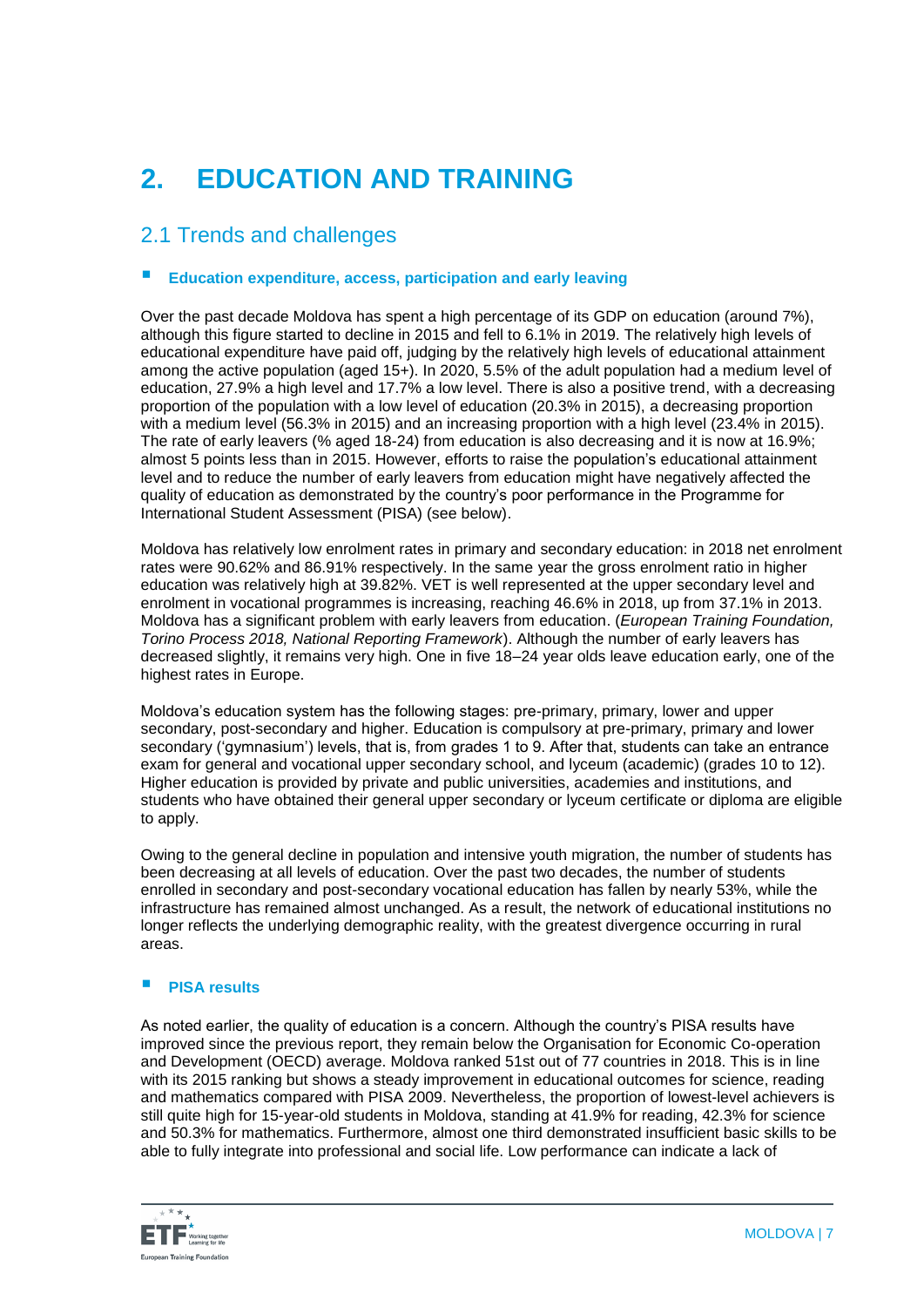efficiency and quality in education, inadequate curricula, outdated learning materials and poorly trained teachers, which are some of the main barriers to education quality.

### **Young people not in employment, education or training (NEETs)**

The youth unemployment rate (15 to 24-year-olds) fell consistently from 12.2% in 2013 to 11.8% in 2017 and 7.4% in 2018, before it spiked again to 10.4% in 2019. The initial decline may have reflected not only improved employment prospects, but also a shrinking young population, limited readiness to work or a reliance on remittances. The high rate of young people not in employment, education or training (NEETs), has fluctuated over the years and was still high, concerning 17.6% of 15 to 24-yearolds in 2020. The rate was almost 2 points lower in 2019, but it is difficult to determine the impact of the improved employment prospects, as the shrinking young population affects the indicator. As in many countries, unemployment indicators have been affected by a decrease in the activity rate (-2% in MD)

### **Education during the COVID-19 pandemic**

All schools and training providers closed on 23 March 2020 following the declaration of a state of emergency due to COVID-19. Dual education, including company training placements were specifically prohibited and sector ministries tried to arrange practical training at home supported by online advice from teachers. Following the reform of vocational school autonomy, all distance and online teaching was organised by individual institutions, while the government provided advice on platforms and developing digital content. Parents were encouraged to play an active role in motivating their children to attend online lessons and communicate with teachers. Initial plans for online graduation exams and assessment were modified to hold exams in the summer as usual. The Ministry of Education believed that online exams could undermine confidence in diplomas both in Moldova and abroad, where many Moldovans work.

The MoER issued Order No 350 of March 2020, promoting the Framework Regulation for the organization of technical vocational education during the period when access to institutions was restricted [\[1\]](https://euc-word-edit.officeapps.live.com/we/wordeditorframe.aspx?ui=en%2DGB&rs=en%2DUS&wopisrc=https%3A%2F%2Feuropeantrainingfoundation.sharepoint.com%2Fsites%2FImage%2Fmoldova%2F_vti_bin%2Fwopi.ashx%2Ffiles%2Fce76100c1e0b4e568c3f8e6c06a5e922&wdenableroaming=1&mscc=1&hid=6FE4FC9F-803E-3000-3721-474804F9DE50&wdorigin=Other&jsapi=1&jsapiver=v1&newsession=1&corrid=aba821b1-f17f-6d58-cbcd-97f1c14fdf44&usid=aba821b1-f17f-6d58-cbcd-97f1c14fdf44&sftc=1&mtf=1&sfp=1&instantedit=1&wopicomplete=1&wdredirectionreason=Unified_SingleFlush&preseededsessionkey=d6756c85-3313-fd72-e41e-ea0e98ba774f&preseededwacsessionid=aba821b1-f17f-6d58-cbcd-97f1c14fdf44&rct=Medium&ctp=LeastProtected#_ftn1) and distance learning was officially approved. In March-April 2020, the Regulation was supplemented with the following components:

- Instructions for organizing and delivering technical vocational education throughout the period when access to institutions was restricted.
- Guide for the creation/use of digital teaching materials.
- Plans for the implementation of a National Digital Education Program for teachers in technical vocational education.
- Recommendations on the design of learning activities based on the use of digital media and materials. Recommendations were focused on the selection of digital materials.

Schools successfully restarted on 2 September 2020. As it did for the organisation of distance and blended learning, the Ministry of Education provided the overall policy framework for the beginning of the academic year, while leaving individual schools to choose their own intervention strategies. The ministry provided for three scenarios (fully in-person, fully online and blended) and made broad recommendations on how to choose. The final decision on which model to adopt for the new academic year was taken by the individual schools. The same degree of autonomy applied to the organisation of work-based learning. The same approach was adopted for the 2021-2022 academic year. Lessons started in class for all school levels, but following the very rapid increase in COVID-19 cases and the low vaccination rate, most schools have already started distance learning from October 2021.

In light of regional differences, the ministry considered regulating all aspects of the beginning of the school year, but has instead set up a strong monitoring system that includes ongoing daily dialogue with school directors.

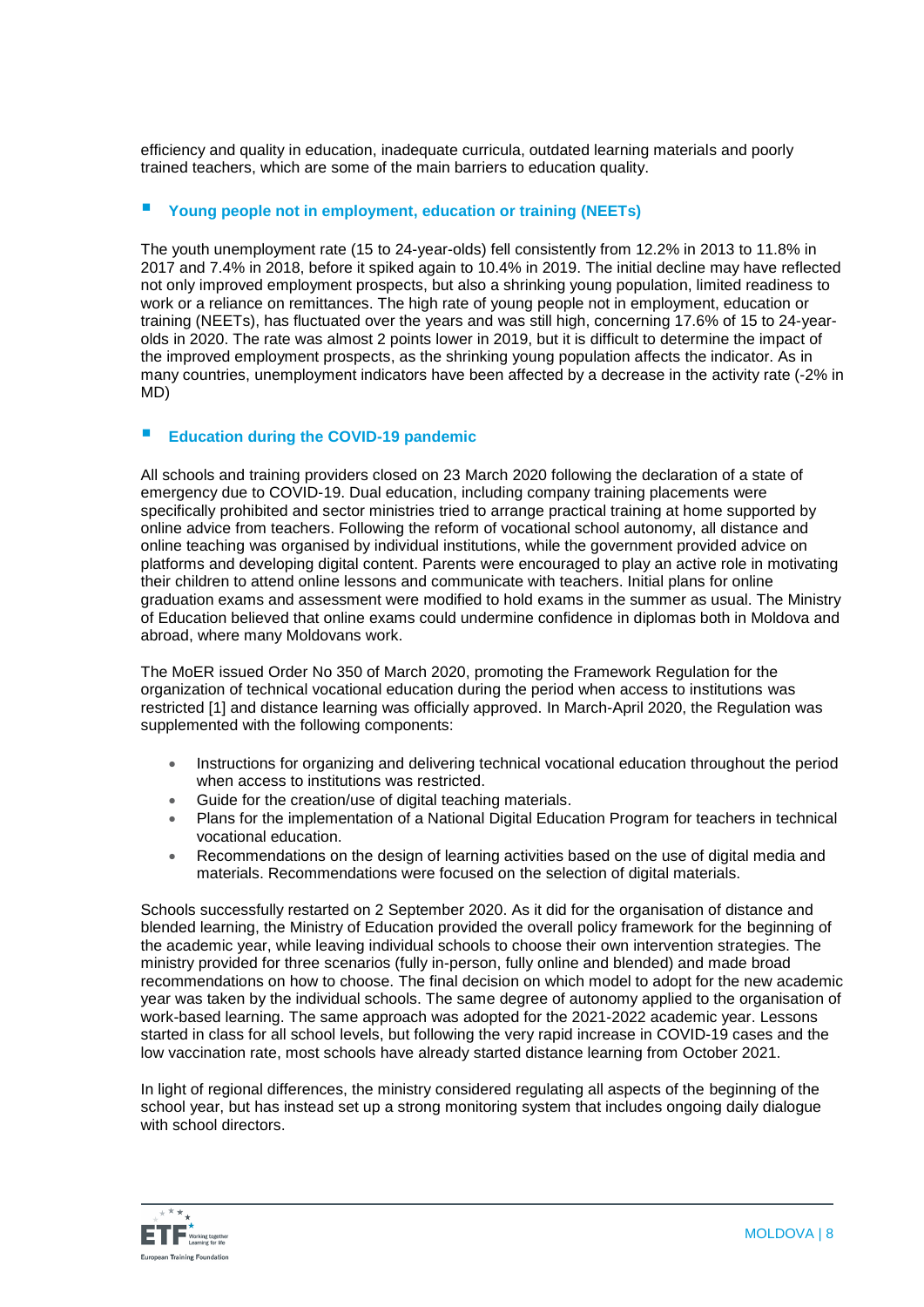The ministry has continued work on the creation of the preconditions for a successful online learning environment. Teacher training, which continued throughout the summer, has focused on distance learning pedagogies. In September, efforts were made to provide the necessary equipment for distant learning in schools. The rapid spread of the virus has already forced the closure of several classes and in a few cases, entire schools.

### 2.2 Education and training policy and institutional setting

### **Strategic and legal framework for VET and adult learning**

The National Development Strategy, which is known as Moldova 2030, presents the government's overall strategic vision for 2020-2030. This multi-sectoral strategy focuses on the following development priorities: (a) sustainable and inclusive economy (increased revenue from sustainable sources and mitigation of economic inequality; expanding people's access to utilities and living conditions; and improving working conditions and reducing informal employment); and (b) healthy environment (ensuring the fundamental right to a healthy environment and environmental security). The main goal of the strategy "Moldova 2030" is a noticeable improvement in the quality of life of the population of the Republic of Moldova. Such an approach also implies poverty eradication in all relevant aspects of this phenomenon, and not just strictly in monetary terms, because it implies not only the level of income, but also equal and undeniable access to qualitative public and private goods and services.

Within the new government established in 2021, the former Ministry of Education, Culture and research has been split in two. The new Ministry of Education and Research remains responsible for the education portfolio, retaining almost entirely the staff of the previous Ministry.

The education strategic framework, defined until 2020 by the Education strategy 2014-2020 is under review. The new "Education 2030" strategy has not been approved yet. The pandemic and the unstable political environment have caused some delays, but with the nomination of a new government with a solid parliamentary majority the strategy is expected to be finalised by the end of the year. The draft strategy is not structured around education sub-sectors but defines nine transversal strategic objectives:

SO1: Quality education versus sustainable labour market development;

SO2: Inclusive school versus inclusive society;

SO3: Quality of teaching staff – quality of education – quality of human resources – quality of the economy;

- SO4: Society, community, family versus quality of education;
- SO5: Safe, formative, inclusive learning environments;
- SO6: Digitalization versus the quality and functionality of the education system;
- SO7: Lifelong learning versus the quality of adult learning and education;
- SO8: Scientific research versus the source of innovation and changes in education;
- SO9: Good governance versus quality education.

An action plan is also under development parallel to the strategy. Several specific objectives have been formulated for each strategic objective and these have been split into a number of different action points. The action plan is set out in detail, and includes a medium-term budgetary framework.

In 2019 a reform of the agricultural sector was launched; the action plan enacted by Government Decision No 1283/2018 includes objectives to reorganise research and innovation, VET education and rural extension; accelerate and improve knowledge transfer to the real environment; and contribute to economic development.

The Education Code (2014) establishes the legal framework for organising, implementing and developing education, and provides the basis for modernising the education and training system. The code structures the education system into levels and cycles in accordance with the 2011 International

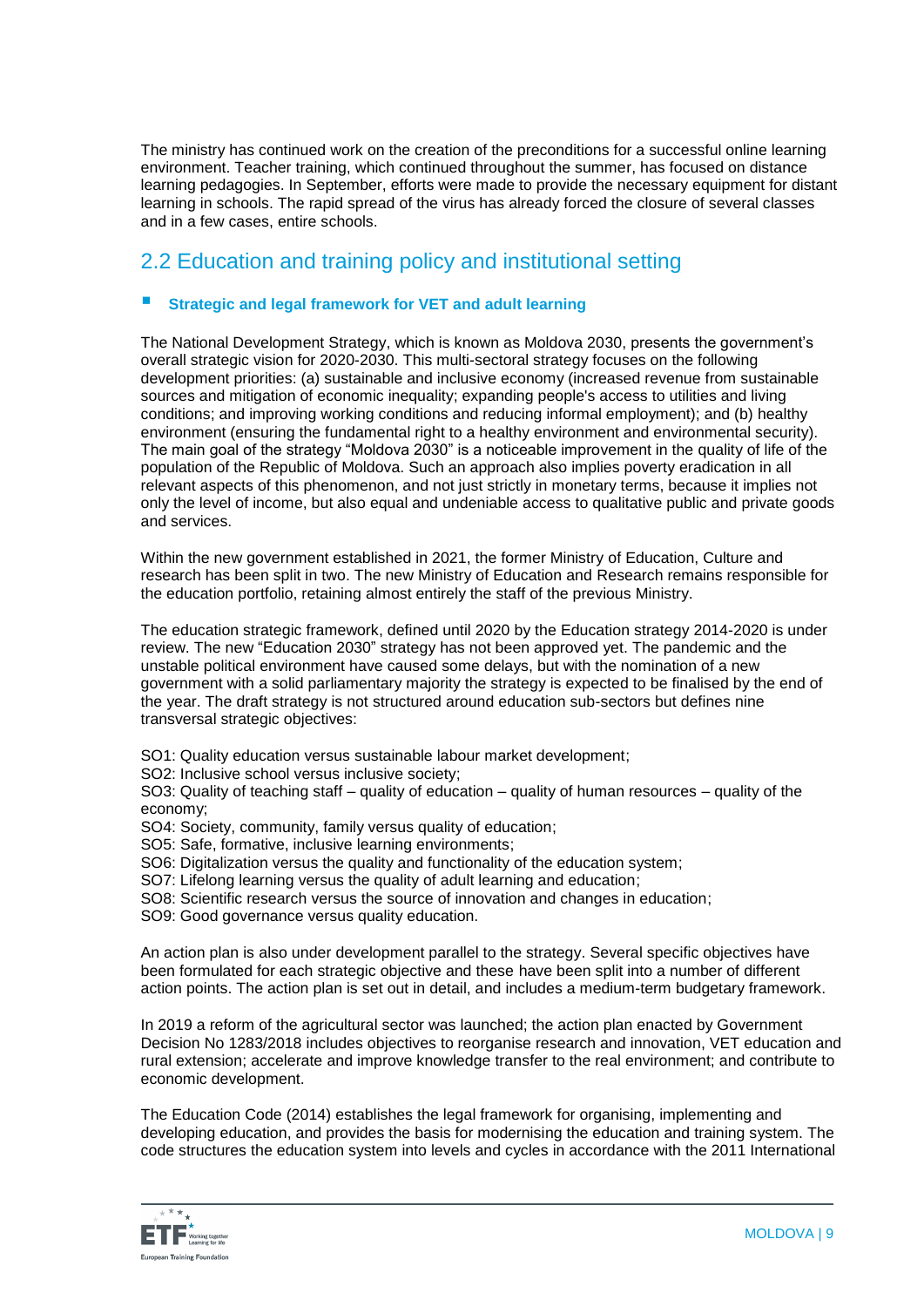Standard Classification of Education (ISCED). It also establishes a new professional training system in the form of VET that has two pathways: secondary VET (VET schools and centres of excellence) and post-secondary VET (colleges and centres of excellence).

### **VET governance and financing arrangements**

A number of important decisions have shaped the governance of the VET system, including the Law on Sector Skills Committees (2017); Government Decision No 201/2018 on the organisation and functioning of the National Agency for Quality Assurance in Education and Research; and Government Decision No 1234/2018 on remuneration conditions of the staff of educational institutions operating under a financial and economic self-management regime. The approval of the Law on Sector Skills Committees created a high level of optimism that the private sector would play a stronger role in VET and human capital development. Over the past two years, however, reality has demonstrated that defining a broad legislative framework is a necessary step, but that it is not sufficient to ensure the effective operationalisation of the sector committees. The committees are currently active but face several challenges in the implementation of their ambitious mandate. The ETF is supporting the development of the sector committees, particularly in their capacity to implement new functions, such as the development of occupational standards for their respective sectors.

The MoER has started cooperating effectively with other relevant ministries, sector committees, VET institutions, businesses and other social partners. Sector skills committees and working groups have thus far contributed to the development of 33 occupational standards and 43 qualifications (out of 200). In 2018 a total of MDL 300 000 was allocated for occupational standards. Despite all of these achievements in terms of the regulatory framework, however, the National Qualifications Department of the MoER has had difficulty keeping up with the ambitious work plan. In 2019 the EU started to support the department through a twinning programme and the ETF has continued to provide its own complementary expertise.

The MoER has expressed interest in becoming one of the first countries outside the current remit of the EQF to have the opportunity to be referenced according to the meta-framework. Discussions are ongoing and Moldova may be invited to join the EQF expansion pilot phase in 2023.

In the context of VET reform, efforts have also been made to improve the efficiency and effectiveness of the financial management of VET institutions. As of 1 October 2018, VET institutions are financially and economically self-managed. They receive allocations from the state budget for the execution of the state order, their financing is based on a service contract and they are allowed to generate additional funds. It is too early to assess the impact of this historic reform. Schools have initially faced some difficulties in managing this degree of autonomy and to cope with the necessity of generating additional income. The new education financing law also allows the Ministry of Education a discretionary amount equal to the 3% of its budget for ad hoc projects and activities. The VET directorate is planning to use this money to fund Centres of Excellence to take over as coordinators of affiliated VET institutions.

### **Quality and quality assurance**

Quality assurance is the responsibility of the MoER and the ANACEC, established in 2014. The latter is responsible for the creation of national reference and accreditation standards, curricula evaluation methodology, educational processes and school results. The ANACEC also manages the external quality evaluation which is carried out in both initial and continuous VET institutions every 5 years.

Key documents setting out the legal basis for quality assurance in Moldova include:

Government Decision No 201/2018 on the organisation and functioning of the National Agency for Quality Assurance in Education and Research;

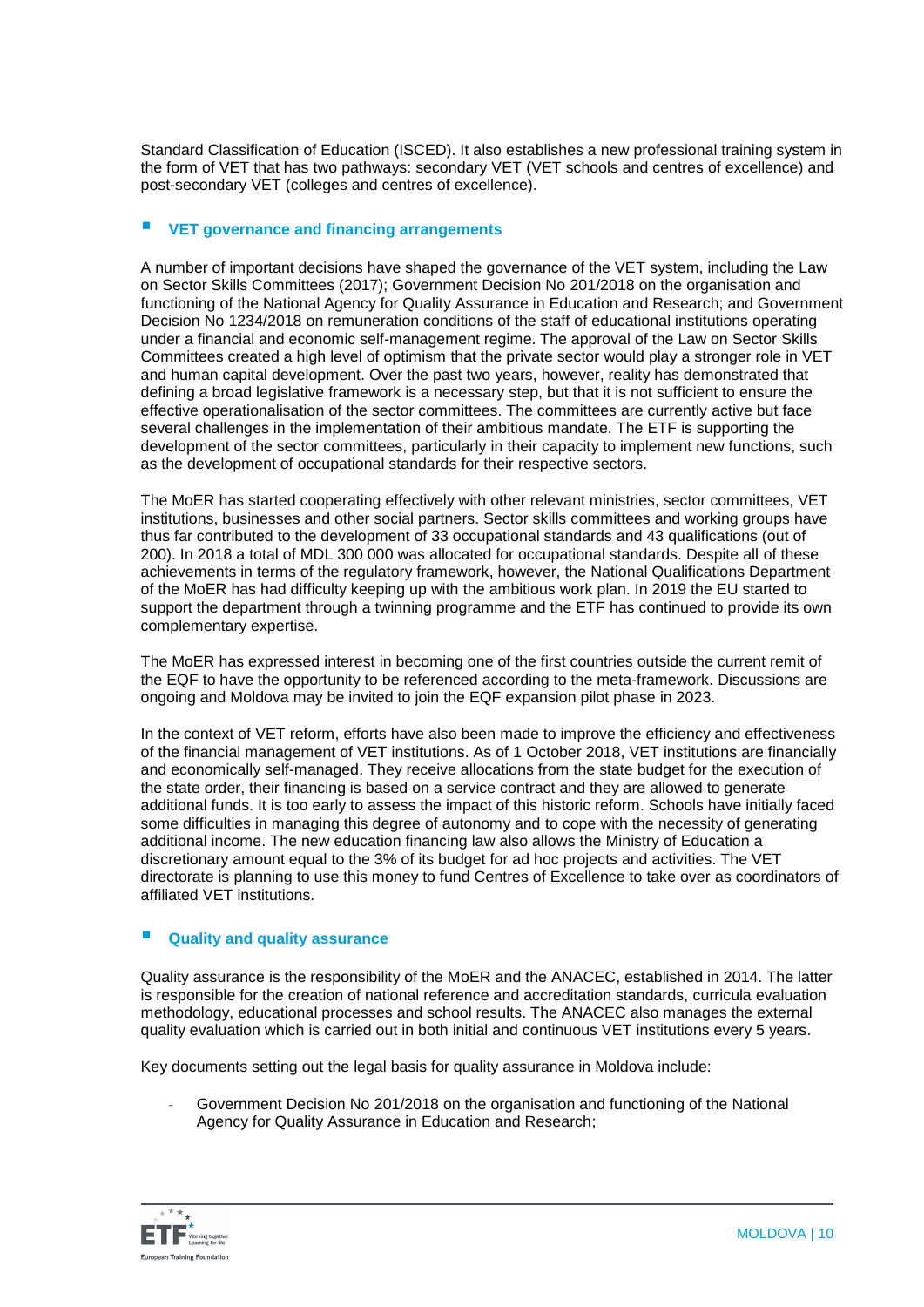- External quality evaluation methodology, defining external quality evaluation criteria, accreditations standards and performance indicators;
- External Evaluation Guide for Vocational Training Programmes in Technical Vocational Education, defining evaluation standards.

The above-mentioned documents describe the status, objectives, tasks and functions of the ANACEC as well as the methodological and procedural framework for quality assurance.

Overall the education quality is low and the PISA results have clearly demonstrated this (see above section).

The low quality of education is partially a consequence of the political choice to make secondary education compulsory for all children. This commendable aim which will most likely bring in results in the long term, has had the short term impact of inserting a large number of unmotivated students with below average skills and competences into secondary education. The pressure to push these students through the system (the dropout rate is particularly low) has led to a lowering of standards.

#### **Work-based learning arrangements**

The adoption of the Regulation on the Organisation of VET Programmes for Dual VET (2018) and the Regulation on the Framework Curriculum for Dual Secondary VET (2018) has completed the process of formally establishing dual education, which started in 2014. The number of enrolled apprentices doubled from 2016–2017 to 2017–2018 and the state order envisages that the share of students in dual technical vocational education for the academic year 2020–2021 will be 9.8%. At present, 78 companies are taking part in dual VET. In terms of the regulatory framework, the MoER is at an advanced stage of finalising the draft law on dual education, which will soon be presented to the authorities for consultation. However, the teaching and learning environment, as well as apprentices' degree of satisfaction, differs widely from one case to the next. Dual VET requires investments and shared responsibilities between companies and VET institutions. It also depends on the desire and readiness of companies to assume a high level of responsibility, and on their technical and human capacity. Thus, regardless of a strong recognition of the importance of work-based learning (WBL), VET institutions still face difficulties in establishing long-term relations with companies and the companies do not yet have appropriate mechanisms to ensure the quality of WBL. In particular, WBL remains underdeveloped in the agri-food area owing to the shortage of large companies and the fact that small businesses and individual farms are neither motivated, nor fully prepared to provide WBL. Moldova submitted a formal request to join the European Alliance for Apprenticeship in 2021.

### **Digital education and skills**

There is no standalone legal act on the digitalization of general education and VET in the Republic of Moldova. Issues related to digitalization are regulated and provided for within the following legal documents:

The Organic Law: The Education Code. In accordance with the provisions of the Education Code, key competencies include digital competencies.

The Strategic Framework: Moldova Education 202[0\[1\]](https://euc-word-edit.officeapps.live.com/we/wordeditorframe.aspx?ui=en%2DGB&rs=en%2DUS&wopisrc=https%3A%2F%2Feuropeantrainingfoundation.sharepoint.com%2Fsites%2FImage%2Fmoldova%2F_vti_bin%2Fwopi.ashx%2Ffiles%2Fce76100c1e0b4e568c3f8e6c06a5e922&wdenableroaming=1&mscc=1&hid=6FE4FC9F-803E-3000-3721-474804F9DE50&wdorigin=Other&jsapi=1&jsapiver=v1&newsession=1&corrid=aba821b1-f17f-6d58-cbcd-97f1c14fdf44&usid=aba821b1-f17f-6d58-cbcd-97f1c14fdf44&sftc=1&mtf=1&sfp=1&instantedit=1&wopicomplete=1&wdredirectionreason=Unified_SingleFlush&preseededsessionkey=d6756c85-3313-fd72-e41e-ea0e98ba774f&preseededwacsessionid=aba821b1-f17f-6d58-cbcd-97f1c14fdf44&rct=Medium&ctp=LeastProtected#_ftn1) provides a strategic directorate exclusively for the Integration of ICT in education at all levels. Another strategy specifically for VET sector, called the Strategy for the Development of Technical Vocational Education for the Years 2013-2020 (VET Strateg[y\[2\]\)](https://euc-word-edit.officeapps.live.com/we/wordeditorframe.aspx?ui=en%2DGB&rs=en%2DUS&wopisrc=https%3A%2F%2Feuropeantrainingfoundation.sharepoint.com%2Fsites%2FImage%2Fmoldova%2F_vti_bin%2Fwopi.ashx%2Ffiles%2Fce76100c1e0b4e568c3f8e6c06a5e922&wdenableroaming=1&mscc=1&hid=6FE4FC9F-803E-3000-3721-474804F9DE50&wdorigin=Other&jsapi=1&jsapiver=v1&newsession=1&corrid=aba821b1-f17f-6d58-cbcd-97f1c14fdf44&usid=aba821b1-f17f-6d58-cbcd-97f1c14fdf44&sftc=1&mtf=1&sfp=1&instantedit=1&wopicomplete=1&wdredirectionreason=Unified_SingleFlush&preseededsessionkey=d6756c85-3313-fd72-e41e-ea0e98ba774f&preseededwacsessionid=aba821b1-f17f-6d58-cbcd-97f1c14fdf44&rct=Medium&ctp=LeastProtected#_ftn2) stipulates the need for activities related to the continuous promotion of modern teaching technologies using ICT. In this context, some standards were developed to support the strategic initiatives. New approaches are in development now that the Strategy implementation period has ended.

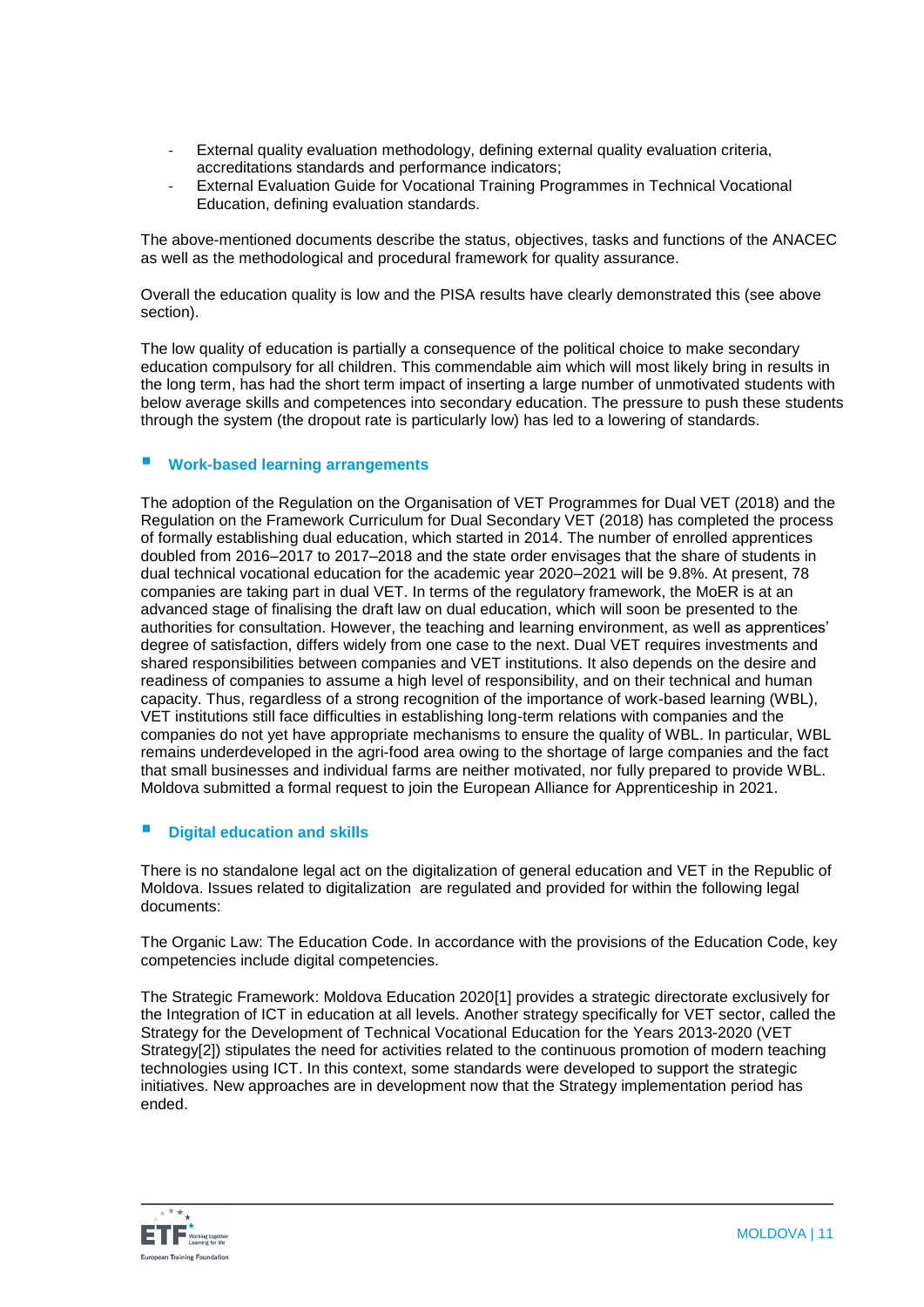Under Objective No 4, "Guaranteeing quality education for all and promoting lifelong learning opportunities", the Draft Education Strategy 2021-2030 contains axis No 5, related to "information and communication technologies in education - a factor in ensuring the quality and functionality of the learning system". The action plan should bring understanding to the way this axis will be implemented, presumably also developing a larger legal framework for digitalization of the education system.

The digital competence standards for teachers in general education were approved by Order 862/2015 of the Ministry of Education. These standards are also valid for VET teachers. It is important to mention that the standards are only relevant for the general disciplines studied in TVET. At the same time, there is no way to verify and to ensure that teaching staff are using ICT methods in the classroom.

The minimum standards for ICT equipment for Vocational Education institutions were approved by Order 1043/2015 of the Ministry of Education. The standards stipulate the minimum equipment necessary for Technical Vocational Education institutions.

All VET schools are implementing SELFIE self-assessment in 2021. Results should become available February 2022 and could inform both schools digital action plans and national policy in relation to digital education reforms.

### ■ Donor support to education and VET for young people and adults

The EU is cooperating with Moldova in the framework of the European Neighbourhood Policy and its eastern regional dimension, the Eastern Partnership. The key goal is to bring Moldova closer to the EU.

EU assistance to Moldova supports the 20 Deliverables for 2020 agreed at the 2017 Eastern Partnership Summit in Brussels and is linked to the country's reform commitments under the Association Agreement. It aims to improve the quality of life of ordinary Moldovans in a tangible and visible manner, strengthening the rule of law, as well as improving the business climate, with a view to reaping the benefits from the DCFTA (Deep and Comprehensive Free Trade Area), and supporting greater connectivity between Moldova and the EU in the areas of energy and transport. The European Neighbourhood Instrument (ENI) is the EU financial instrument dedicated to the Neighbourhood for the period 2014-2020.

Donor support is strong in Moldova. The Swiss Development Cooperation (SDC) in partnership with the Liechtenstein Development Service (LED) and GIZ actively support the strengthening of dual education. The SDC and the LED are also active in supporting VET schools in more private sector and business oriented areas.

GIZ has been implementing dual education in the context of "Support to VET in the Field of Green Economy".

The Austrian Development Agency has also set VET as one of their priorities. For the next period (2022-2024) the ADA aims to continue the projects that have already delivered good results for the system such as the career guidance project in cooperation with partners from Centre for Entrepreneurial Education and Business Support (CEDA).

The Austrian Agency for International Cooperation in Education & Research is working in three different areas. These are Social Inclusion, VET school management and strengthening Centres of Excellences coordination of affiliated VET schools.

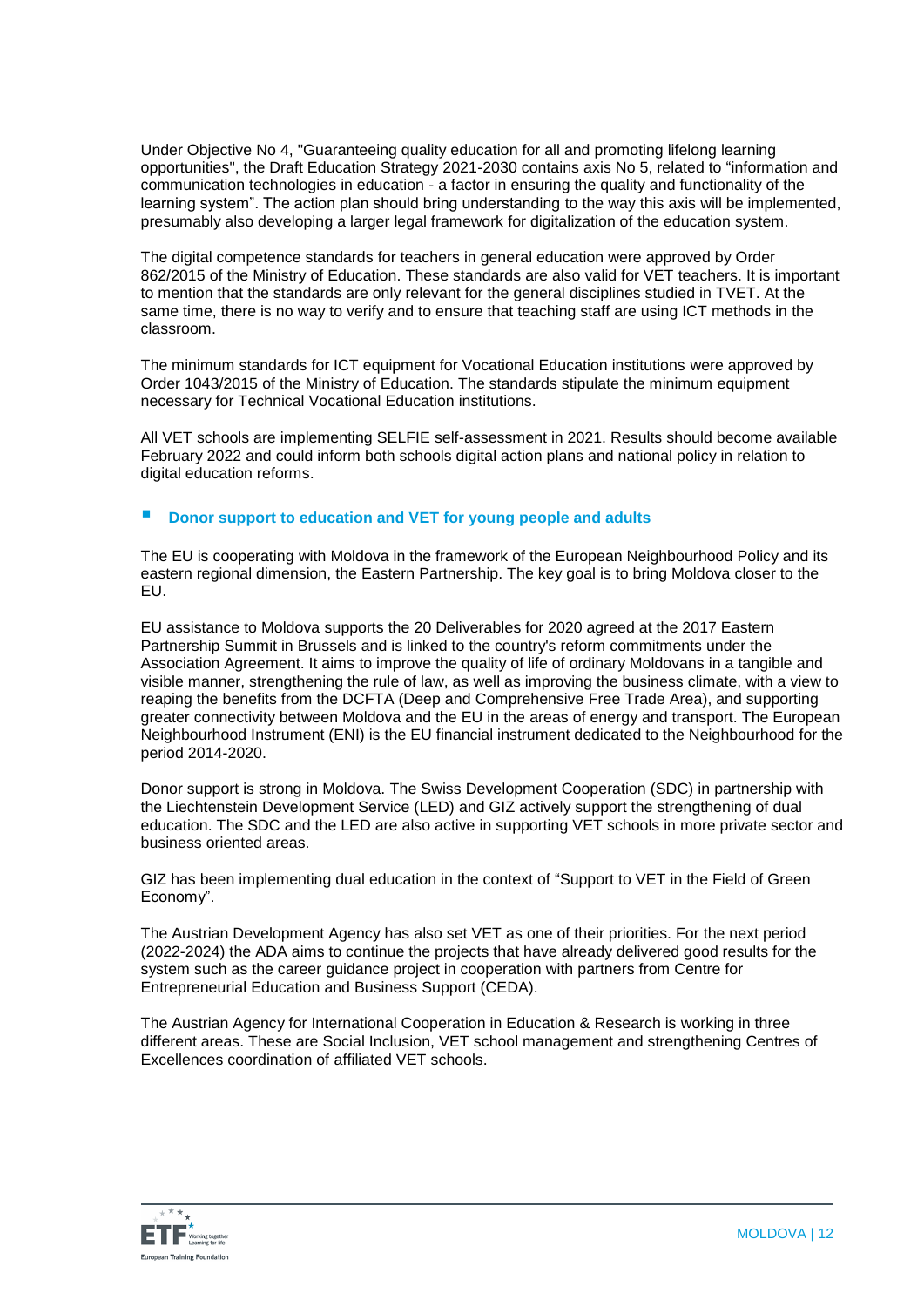# **3. LABOUR MARKET AND EMPLOYMENT**

### 3.1 Trends and challenges

### **The labour market and employment challenges in general**

Employment in Moldova is complex and challenging, with insufficient, poor-quality jobs, low productivity, and persistent informal arrangements and inequalities. There are substantial imbalances between supply and demand in the labour market. Public employment services register a growing number of vacancies that cannot be filled by available jobseekers. This suggests a high incidence of skills mismatch, and the occupational mismatch indicator points to over-qualification in the labour market (*[European Training Foundation, Youth transition to work in Moldova, 2018](https://europeantrainingfoundation.sharepoint.com/sites/image/Moldova/SitePages/Country%20Fiche.aspx#_ftnref1)*). For example, the share of the active population having completed tertiary education working in semi-skilled occupations increased from 20.4% in 2012, to 23% in 2017. There could be a number of reasons for the increase, such as a problem with the labour demand for highly skilled workers (a lower demand or an uneven territorial distribution of employment opportunities for university graduates); inadequate university education outcomes in terms of skills and abilities for high-skilled jobs; or a lack of practical experience (individuals take jobs not matched to their education level as a strategy to gain work experience and open up new avenues to potential jobs) (Skills mismatch measurement Moldova, ETF 2019).

Another factor severely affecting the labour market is the very high level of inactivity (59.7%), which is due to a combination of factors, including low salaries, and dependence on remittances.

#### **Employment**

Until 2019 there was a stabilization of the activity rate at around 42% and employment was around 40%. The initial impact of the pandemic lowered both in 2020 (40.3% and 38.8%). There are no significant gender disparities. However, significant disparities exist in urban/rural differentiation. Similarly to other Eastern European countries, Moldova has seen a strong increase in online platform work. As illustrated in several studies, online freelancing is being gradually acknowledged by researchers as one of the ways for Moldovans to generate income or find new employment opportunities (*Garbuz V. 2018*). It is also being acknowledged by the Moldovan authorities. However, policy discussions are just starting, and neither platform work nor freelancing activities in general are regulated separately *(New forms of employment in the eastern partnership countries: Platform work – Moldova, ETF 2021*)

Levels of employment by educational attainment have not changed over the last years and remain very unbalanced. The employment rate is over 60% for people with high educational attainment levels, 40% for those with medium levels and 23.3% for those with low educational attainment levels. The employment structure by sector also remains unchanged, with a strong predominance for the service sector (57.1%) over industry and agriculture (21% each).

From a combined GDP–employment perspective, Moldova is emerging as a service-focused economy, with almost half of the labour force employed in services, which generate 53.3% of the GDP. This is followed by industry, which employs 16.5% of the labour force and contributes to 23.0% of the GDP, while roughly one-third are employed in agriculture, which only makes up 10.2% of the GDP (2018 data). The gap between employment and contribution to the GDP in agriculture suggests that the activity is mainly made up of subsistence farming.

Vulnerable employment has been increasing over the years and currently affects more than one-third of workers (37.2% in 2020). This is the result of poor working conditions and persistent informal arrangements.

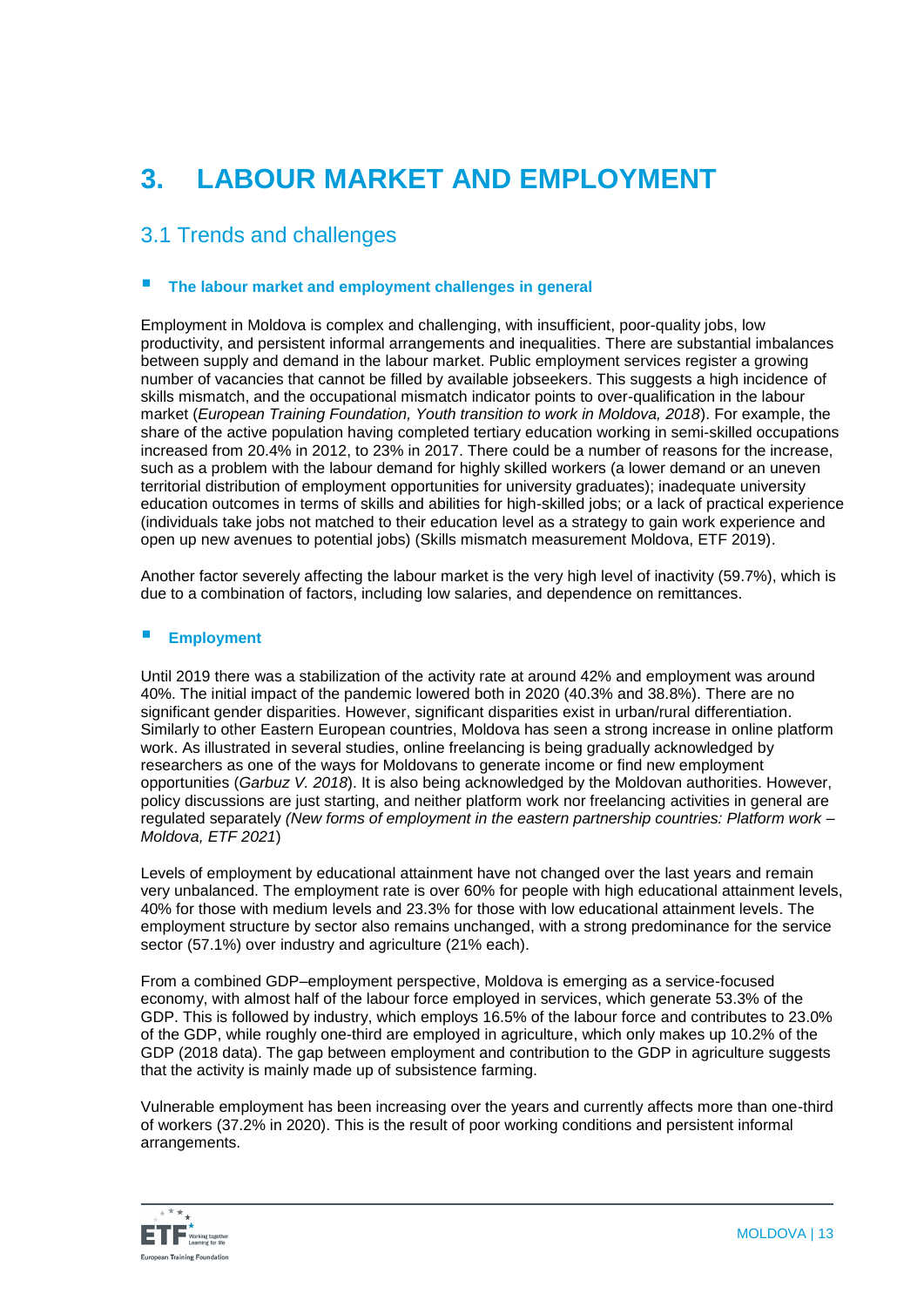It should be noted that the specific definition of inactivity in the Moldovan Labour Force Survey (LFS) may distort the overall picture. More specifically, if a household member is absent at the time of the survey because they are abroad, he or she is recorded as 'inactive'. Moldovan emigrants currently working abroad are therefore considered to be 'residents' for the purposes of the LFS and counted in both the inactive and reference population aged 15+. When the LFS results are recalculated and this category is excluded from the sample, the 2016 activity rate for the population aged 15+ increases from 42.6% to 47.7%, and the employment rate rises from 40.8% to 45.7%.

### **Unemployment**

Moldova has a historically low aggregate unemployment rate, which stood at 3.0% in 2018 but has spiked to 5.1%. In 2019 the low unemployment rate is attributable to both a very low activity rate and significant outward migration. The youth unemployment rate (15–24-year-olds) fell consistently from 12.2% in 2013, to 11.8% in 2017 and 7.4% in 2018, before it spiked again to 10.4% in 2019. The initial decline may have reflected not only improved employment prospects, but also a shrinking young population, limited readiness to work or a reliance on remittances. The persistently high rate of young people not in employment, education or training (NEETs), which affected 19.5% of 15 to 24 year-olds in 2019 (again increasing from 2018), may confirm this. The NEET rate increases among young people of a higher age, women, rural residents and those with a lower level of education.

#### **Statistical data collection and labour market information**

Basic statistics on the number of education providers and the number of students and graduates is collected by the National Bureau of Statistics (NBS). The NBS, together with the National Employment Agency (NEA) are also responsible for the collection of evidence and the monitoring of the labour market situation and trends. The latter gathers administrative data on the registered unemployed, vacancies and data on skills needs, collected through a regular employers' survey. Within the NEA, the Labour Market Observatory was set up in 2018 with the aim of implementing analyses of the labour market situation and trends. It is responsible for the analysis of data collected by the NEA, the NBS and other public institutions to provide an in-depth analysis of labour market trends, skills supply and demand, as well as labour market forecasts. The LMO has had some difficulties in fully taking on its responsibilities due to a shortage in human resources. In particular, the LMO faced difficulties in asserting itself among the other stakeholders. The development of stronger technical competences over the years and strong support from the NEA management are helping the LMO to become a stronger player in the evidence-based policy making cycle.

The NBS also collects information on the mobility of employees and jobs as well as earnings and labour costs from enterprises through the LFS.

### **Poverty**

It is difficult to evaluate Moldova's struggle to free itself from poverty. If we analyse data from 2000, the changes have been impressive; the per capita GDP rose from USD 1 439 in 2000 to USD 3 715 in 2019, doubling the nation's economic growth. Other indicators often used to assess poverty are equally positive; the secondary education enrolment rate, for example, was 48% in 1999 and grew to an [86% enrolment](https://tradingeconomics.com/moldova/school-enrollment-secondary-percent-gross-wb-data.html) rate by 2019, following the decision to make secondary education mandatory for all children. The positive trend is less spectacular if we look at the last decade but it still remains solid; according to World Bank data, the national poverty rate halved from 25% in 2011 to 12.80% in 2018. Nonetheless, Moldova remains one of the poorest countries in Europe. It requires very strong remittance flows to maintain part of the population above the poverty line and its growth potential is limited by the brain drain effects of migration. Additional problems can be expected in the future due to the aging population and the challenges this presents for a viable pension system.

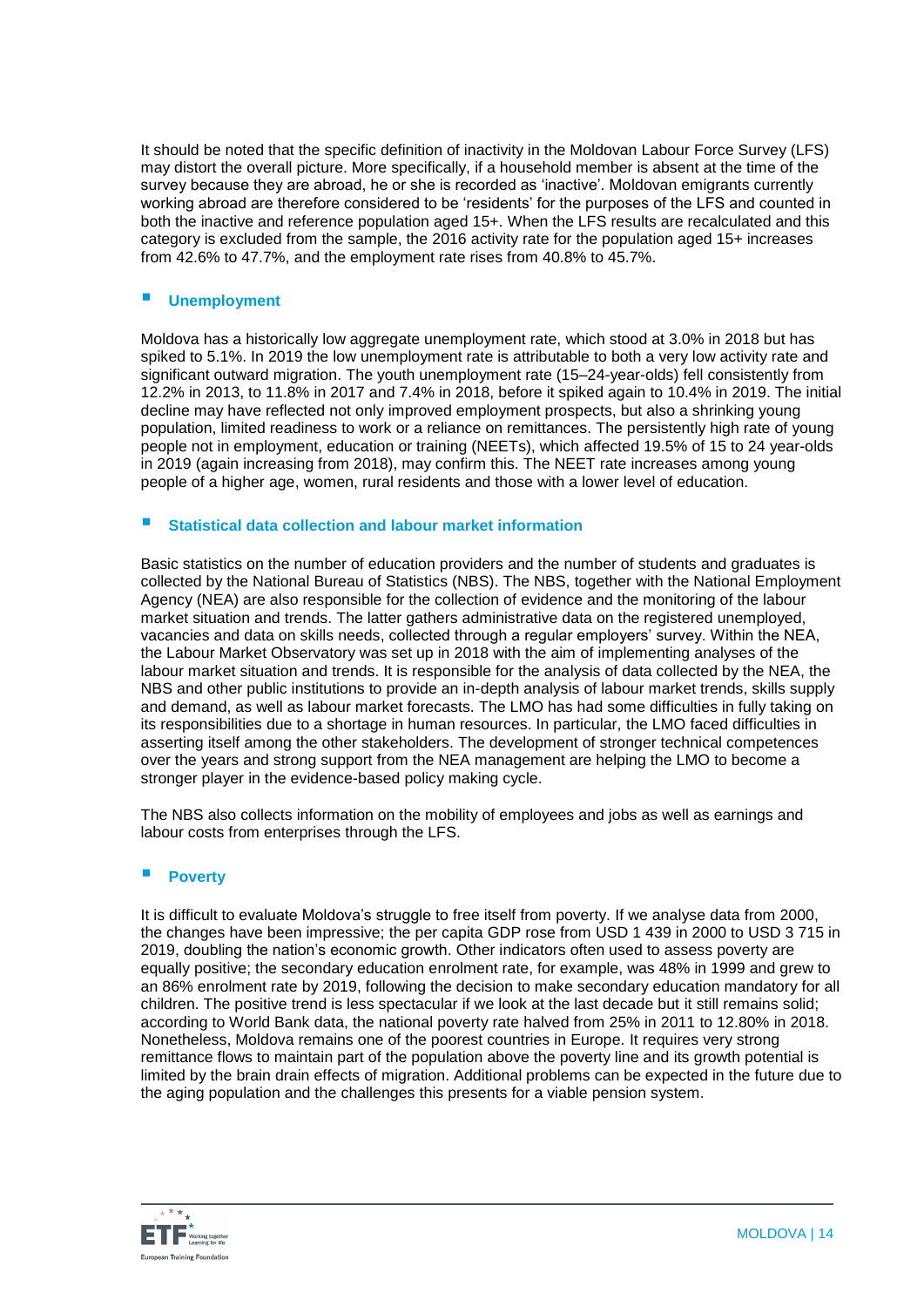### 3.2 Employment policy and institutional setting

### **Strategy and legal framework in the employment policy field**

- Initiatives to increase the capacity of the public employment services
- Donor support to the employment policy field

Within the new government established in 2021, the former Ministry of Health, Labour and Social Protection has been split in two. The new Ministry of Labour and Social Protection is responsible for human resource development and employment policies (including professional orientation and training for adults); the identification of the labour market's skills requirements; and improvement or upgrading of the skills of the labour force in accordance with those requirements. The National Employment Strategy 2017–2021 is coming to an end. The employment strategy 2022-2025 should be finalised by December 2021.

The recent Employment Promotion Law, approved in June 2018 and which entered into force in February 2019, seeks to make the labour market more effective and inclusive. It promotes active labour market policies (ALMPs) to increase employability through training, create job opportunities through wage subsidies, and stimulate start-ups. Special targeted groups mentioned in the law include unskilled young people, women over 50, people with disabilities, and individuals from the Roma minority. As the COVID-19 pandemic continues, the National Employment Agency is now considering how to reform ALMPs to address the new challenges, but no systematic plan has been prepared as yet.

The National Employment Agency (NEA) is a key institution in the provision of both active and passive labour market measures for jobseekers. The agency has a tripartite management board of nine members, with three representatives appointed by the government, employers and trade unions. As part of the public administration reform, the NEA has been restructured. This includes centralising the system, cutting staff and optimising business operations. There is now a central office with 50 staff in Chisinau and 35 branches at local level, which now have 200 staff rather than 289. The branches are not independent legal entities, but do have the right to sign agreements with local companies on the provision of ALMPs.

### **Initiatives to boost employment**

The NEA currently provides intermediary services, career guidance and counselling; organises job fairs and public works; and provides training to increase the employability of jobseekers and priority groups of people with special needs. Services for individual jobseekers include registration, counselling and guidance, client profiling, individual employment planning and job placement. Services for employers include registering vacancies, preselecting job candidates and intermediation. Employers are obliged to inform the NEA about job vacancies. The NEA's public works programme aims to improve the situation of temporarily unemployed people in vulnerable groups (particularly those in rural areas), keeping up their motivation to work and helping them to acquire skills to work. The NEA runs annual employer surveys to identify workforce requirements and labour shortages and publishes the results in a 'labour market barometer'.

The ILO supported the creation of Local Employment Partnerships. These are based on the cooperation of public and private partners trying to find solutions for labour market challenges in their communities. In the case of Cahul, there are 20 partners, including educational institutions, microfinance banks, the employment service, and businesses.

Many institutions in Moldova are involved in producing information on labour market skills needs, and a significant amount of data has been gathered. However, there is a lack of analysis, management, and access to the information for the relevant stakeholders. As a result of the NEA's reorganisation, the Labour Market Observatory (LMO) was established in 2018. The LMO operates on the basis of a partnership signed between the MoLHSP and the NEA on one hand, and the Ministry of Economy and

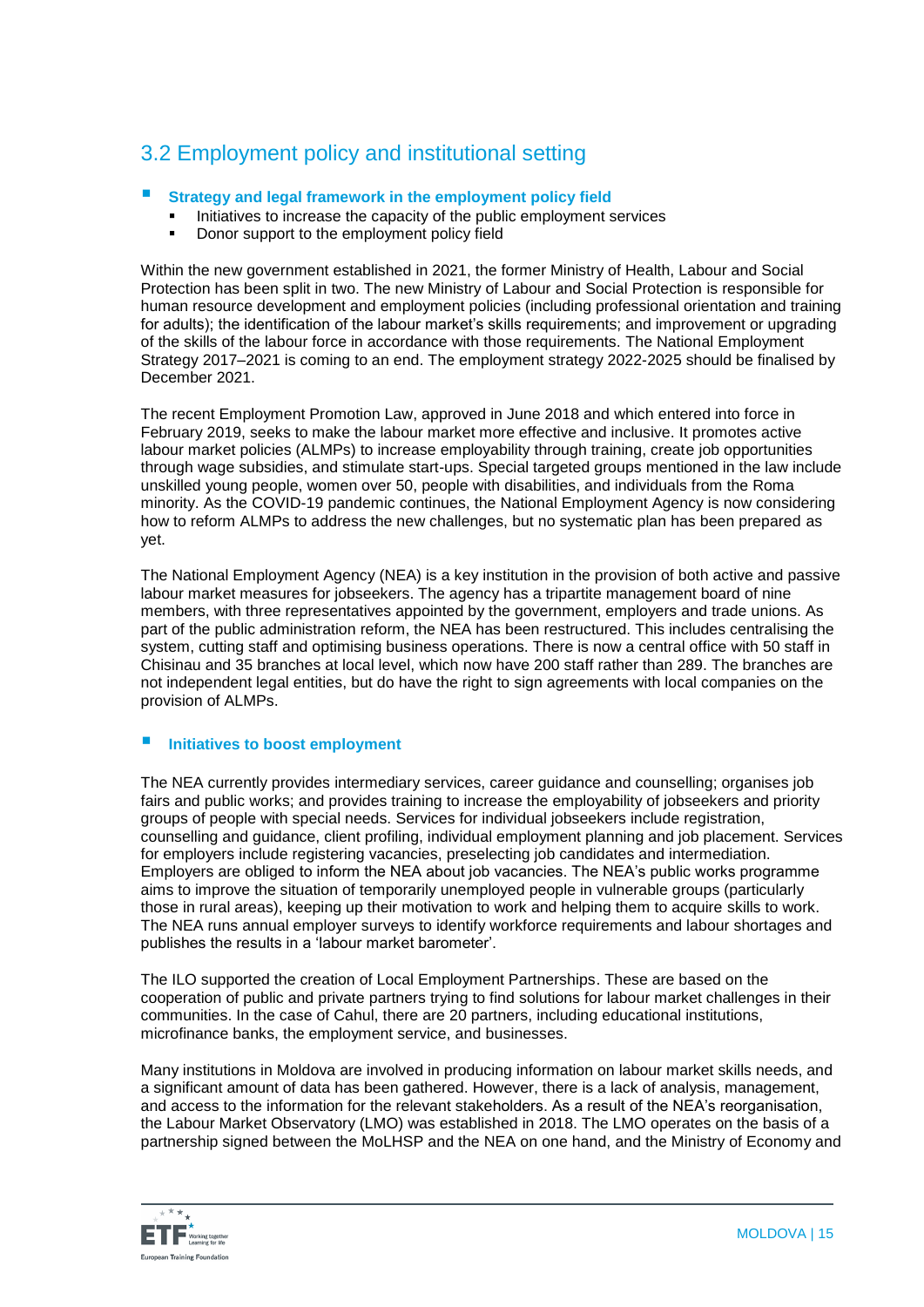Infrastructure, the Ministry of Finance, the MoER, the Ministry of Agriculture, Regional Development and Environment, the National Bureau of Statistics, the National Institute for Economic Research, the National Confederation of Employers, the National Trade Union Confederation, the Chamber of Commerce and Industry, and the Migration and Asylum Bureau on the other hand. The LMO is responsible for collecting, systematising and analysing the statistical data produced by the NEA and other public institutions, developing analytical studies, forecasting labour supply and demand, and disseminating labour market information to different actors in the labour market. In 2018 the LMO prepared two analytical notes entitled 'The Analysis of Vacancies Registered in the NEA Database' and 'Labour Migration and the Impact on the Labour Market of the Republic of Moldova', and it also produced infographics on a variety of subjects. In 2018 the LMO also received support from the ETF to strengthen its capacity to fulfil its ambitious mandate.

Significant action has been taken by the government to address the consequences of the pandemic. In relation to employment support measures in particular, the Government of the Republic of Moldova approved the National Action Plan for 2020. The planned action also has implications for mitigating the consequences of the pandemic (*Legis.md*). The action plan provides for several measures, which are set out below:

Priority 1: Creating opportunities for formal, non-discriminatory and productive employment

1.1 Develop and implement incentive policies for job creation at central and local level

- Increasing the involvement of SMEs in the value chain;
- Implementation of the "Start for young people" programme;
- Increasing the number of SMEs involved in business development on priority value chains;
- Implementation of new instruments to support women in business in agriculture;
- Facilitating young people's access to financial resources, including through agricultural entrepreneurship programmes.
- 1.2. Job creation in rural areas and small towns
	- Job creation in rural areas by implementing the subsidy policy;
	- Awarding grants in advance for start-up projects from the National Fund for the Development of Agriculture and Rural Environment.

Priority 2: Developing human capital for increased employment opportunities.

- Implement training programmes for the unemployed, including among those who have lost their jobs as a result of the crisis caused by the pandemic (COVID-19);
- On-the-job training for the unemployed, including those who have lost their jobs as a result of the crisis caused by the pandemic (COVID-19), in collaboration with educational institutions and employers;
- Increasing employment opportunities for the unemployed without work experience through their involvement in professional internships;
- Subsidising the employment of the unemployed who need additional support in the labour market;
- Subsidising employers to create or adapt jobs for the unemployed with disabilities to reduce the effects of the pandemic crisis (COVID-19);
- Granting measures to stimulate labour mobility.
- **Initiatives to increase the capacity of the public employment services**

The Modernization of Government Services Project (MGSP), launched in June 2018 to increase the efficiency, quality and accessibility of public services in the Republic of Moldova, has reached the middle of its implementation period. A re-organisation of the public employment services has been organised in the context of this initiative and is still ongoing.

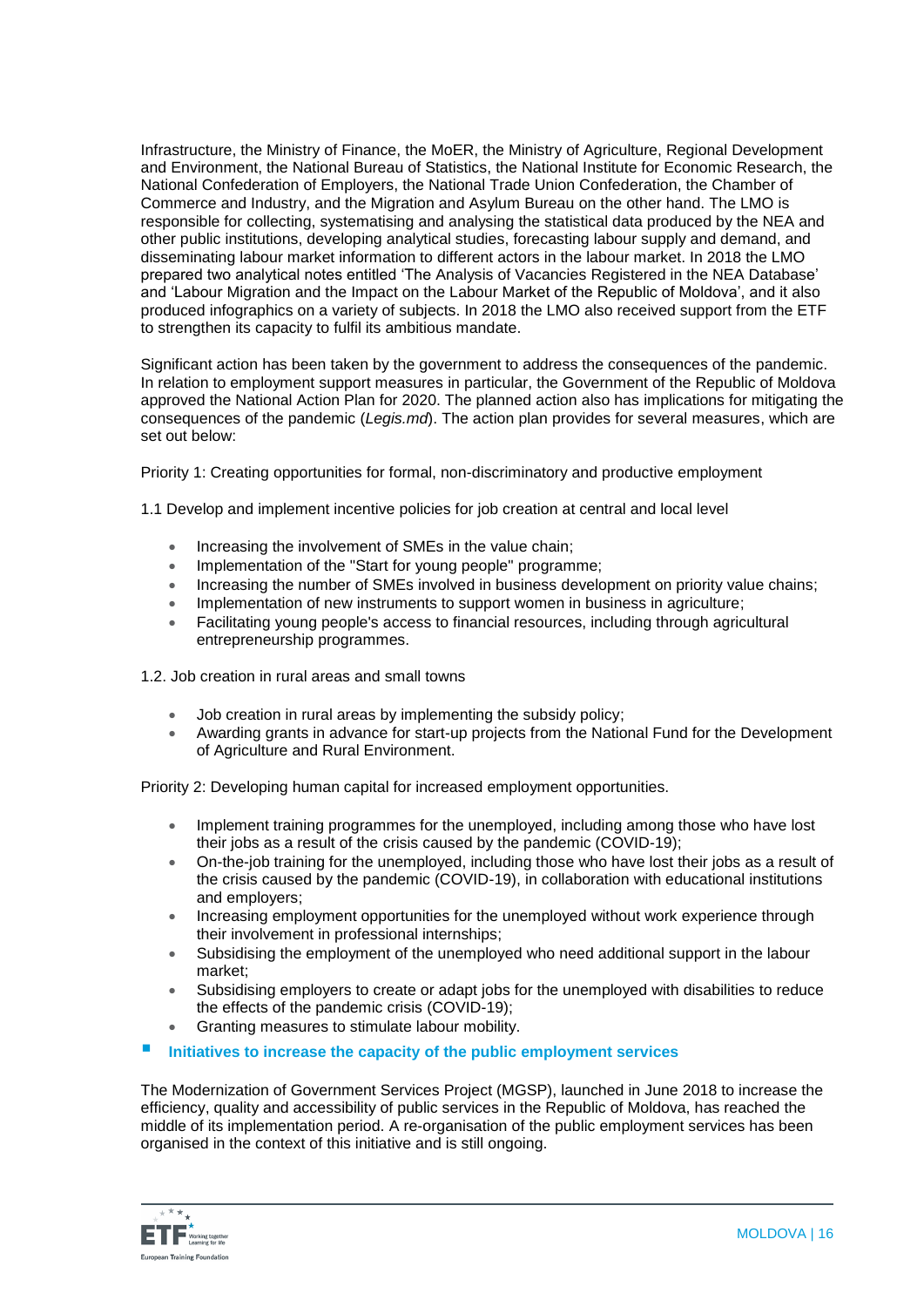Inevitably, the pandemic has had a massive impact on the work of the PES, as the workload has increased, especially for territorial subdivision employees. April was the most demanding month for NEA employees. In April, 9 127 unemployed people were registered in the territorial subdivisions for employment, 6 times more than the previous month (March). Taking into account the staff of the territorial subdivisions, in April, each employee registered an average of 45 unemployed people. In March 2020, the average number of registered unemployed per NEA territorial subdivision employee was 7.5. In April 2019, this indicator was 9.2 on average. In the following months, the number of registered unemployed decreased as a result of the cancellation of the state of emergency and the cessation of the increased payment of unemployment benefits. Thus, in May and June (2020) this ratio decreased to an average of 31 and 19.4 registered unemployed per NEA territorial subdivision employee respectively. An unemployment benefit of MDL 2 775 was granted during the state of emergency. After the end of the state of emergency, the unemployment benefit was calculated according to the legislation in force, which means that not all applicants were entitled to unemployment benefit. This included migrants.

The introduction of the state of emergency restricted the presence of employees in the territorial employment agencies. To avoid an increase in cases of COVID-19, direct contact with customers was considerably reduced both in the territorial employment agencies and at the headquarters. Employees came into the agencies according to a rota and at other times they worked from home. Reducing "face-to-face" activity with customers created several obstacles, including more time spent on dealing with clients. Work with customers carried out at home was mostly made through telephone calls. This was due to the fact that most customers do not have the necessary digital skills and access to the internet, especially in rural areas, to use the NEA information system. Outreach activities for customers regarding the services offered by the NEA are carried out through the information system for people with access to the internet network, as well as through the local public authorities, including through social workers. In the first 9 months of 2020, 201 800 visits from unemployed individuals were registered at the headquarters of the territorial employment agencies, which was much higher than the same period in 2019. Thus, the ratio between the number of visits made by unemployed individuals and the number of employees was 1:1000 for the first 9 months of 2020.

Through its subdivisions, the NEA provides additional support to certain categories of jobseekers considered most vulnerable in the labour market. NEA customers who need a special or individualised approach and treatment include: young people aged between 16 and 24; people without a profession; people with disabilities; the long-term unemployed; people aged 50 and over; people released from prison; victims of human trafficking; people using narcotic drugs or psychotropic substances and victims of domestic violence.

To provide quality services and efficient implementation of active measures on the labour market, the NEA has concluded several partnerships both at national and local level. At national level, partnerships have been concluded with educational institutions for the vocational training of the unemployed; the public association "Concordia Social Projects" on the professional integration of young people; The National Council for Determining Disability and Work Capacity regarding online data exchange for persons with disabilities, the public association "YOU ARE NOT ALONE"; the National Administration of Penitentiaries regarding the integration of persons to be released from prison, etc. (*Anofm.md*)

To strengthen its capacities, the NEA benefited from consulting and support services provided by: the World Bank (WB), the European Training Foundation (ETF), the United Nations Development Program (UNDP), the International Labour Organization (ILO) etc. The Local Employment Partnership, an initiative of the ILO, is a social dialogue platform that brings together representatives of the NEA local public authorities, trade unions and employers at local level. The ILO provided financial support for the initiation of a programme to identify existing labour market opportunities and provide outreach for the NEET group.

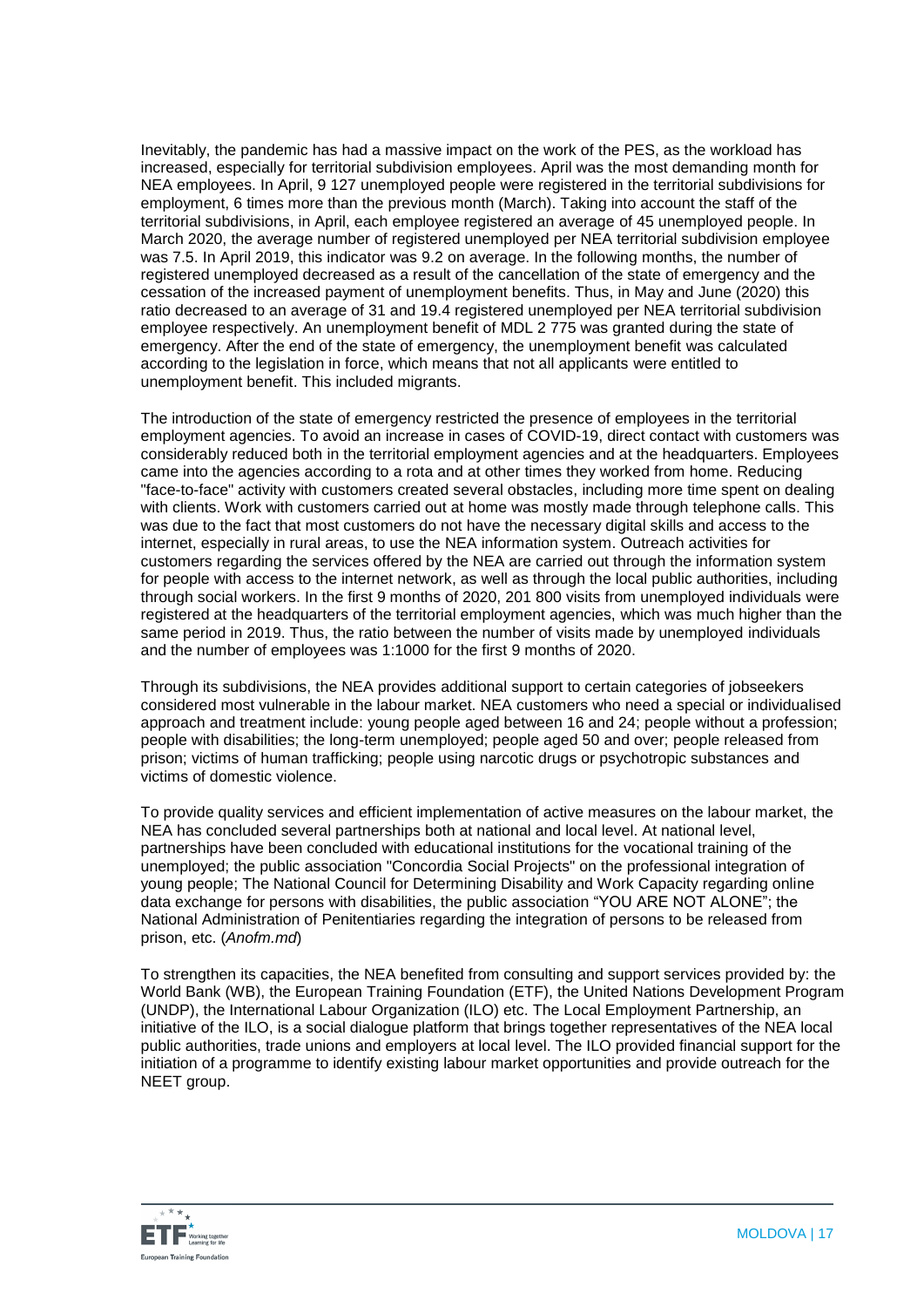# **STATISTICAL ANNEX - MOLDOVA**

Annex includes annual data from 2010, 2015, 2019 and 2020 or the last available year.

|                | <b>Indicator</b>                                                                                      |                            | 2010                | 2015                | 2019                   | 2020    |
|----------------|-------------------------------------------------------------------------------------------------------|----------------------------|---------------------|---------------------|------------------------|---------|
| $\mathbf{1}$   | Total population ('000) <sup>(1)</sup>                                                                |                            | 2,861.5             | 2,834.5             | 2,663.3                | 2,617.8 |
| $\overline{2}$ | Relative size of youth population (age<br>group 15-24 and age in the<br>denominator 15-64, %) (2) (1) |                            | 24.8                | 19.1                | 15.8                   | 15.4    |
| 3              | GDP growth rate (%)                                                                                   |                            | 7.1                 | $-0.3$              | 3.6                    | $-7.0$  |
| $\overline{4}$ | GDP by sector (%)                                                                                     | Agriculture<br>added value | 11.2                | 11.5                | 10.1                   | 9.5     |
|                |                                                                                                       | Industry<br>added value    | 20.4                | 22.7                | 22.8                   | 23.3    |
|                |                                                                                                       | Services<br>added value    | 54.5                | 53.0                | 54.1                   | 54.2    |
| 5              | Public expenditure on education (as<br>% of GDP)                                                      |                            | 7.6                 | 6.3(2014)           | 6.1                    | M.D.    |
| 6              | Public expenditure on education (as<br>% of total public expenditure)                                 |                            | 22.3                | 18.8 (2014)         | 19.5                   | M.D.    |
| $\mathbf{7}$   | Adult literacy (%)                                                                                    |                            | 99.0                | 99.4 (2014)         | M.D.                   | M.D.    |
|                | Educational                                                                                           | Low                        | $16.5^{(3)}$        | 20.3(4)             | 17.7 <sup>(5)</sup>    | 17.6    |
| 8              | attainment of adult<br>population (aged                                                               | Medium                     | 60.8(3)             | 56.3(4)             | 55.1 <sup>(5)</sup>    | 54.5    |
|                | $25-64$ or $15+$ ) (%)                                                                                | High                       | 22.8 <sup>(3)</sup> | 23.4(4)             | $27.2^{(5)}$           | 27.9    |
|                |                                                                                                       | Total                      | 22.1 <sup>(3)</sup> | $21.3^{(4)}$        | 19.0 <sup>(5)</sup>    | 16.9    |
|                | Early leavers from<br>education and<br>training (aged 18-<br>$24)$ (%)                                | Male                       | $27.0^{(3)}$        | 25.6(4)             | 22.6(5)                | 20.6    |
| 9              |                                                                                                       | Female                     | 16.9(3)             | 16.7 <sup>(4)</sup> | $15.3^{(5)}$           | 13.1    |
| 10             | Gross enrolment rates in upper<br>secondary education (ISCED level 3)<br>$(%)$ e                      |                            | 86.3                | 84.6                | 88.0                   | M.D.    |
| 11             | Share of VET students in upper<br>secondary education (ISCED level 3)<br>(%)                          |                            | 35.5                | 43.4                | 45.7                   | M.D.    |
| 12             | Tertiary education attainment (aged<br>$30 - 34$ $(%)$                                                |                            | 19.9                | $27.6^{(4)}$        | $30.1^{(4)}$<br>(2018) | M.D.    |
|                | Participation in<br>training/lifelong<br>learning (age group<br>25-64) by sex (%)                     | Total                      | M.D.                | 0.9(4)              | $1.5^{(5)}$            | 1.2     |
|                |                                                                                                       | Male                       | M.D.                | 0.7(4)              | 1.3(5)                 | 0.9     |
| 13             |                                                                                                       | Female                     | M.D.                | $1.2^{(4)}$         | 1.7 <sup>(5)</sup>     | 1.4     |
| 14             | Low achievement in<br>reading,<br>mathematics and<br>science - PISA (%)                               | Reading                    | 57.3 (2009)         | 45.8                | 43 (2018)              | N.A.    |
|                |                                                                                                       | <b>Mathematics</b>         | 60.7 (2009)         | 50.3                | 50.3 (2018)            | N.A.    |
|                |                                                                                                       | Science                    | 47.3 (2009)         | 42.2                | 42.6 (2018)            | N.A.    |
|                |                                                                                                       | Total                      | $41.6^{(3)}$        | 44.5                | $42.3^{(5)}$           | 40.3    |
| 15             | Activity rate (aged                                                                                   | Male                       | $45.0^{(3)}$        | 48.2 (4)            | $47.0^{(5)}$           | 45.1    |

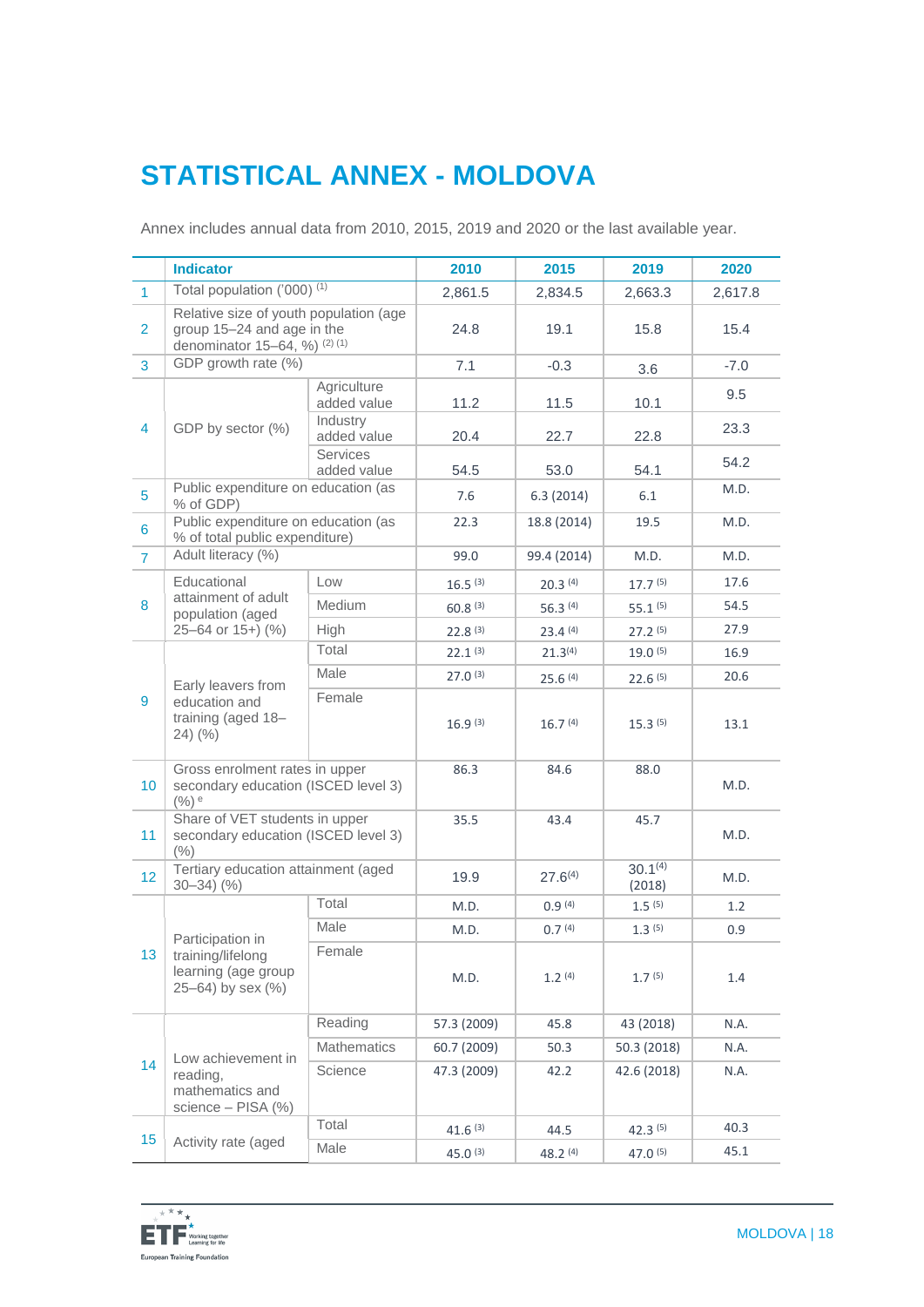|    | $15+)$ (%)                                                                                              | Female          | 38.6(3)             | 41.2(4)             | 38.2(5)             | 36.1 |
|----|---------------------------------------------------------------------------------------------------------|-----------------|---------------------|---------------------|---------------------|------|
| 16 | Inactivity rate (aged<br>$15+)$ (%)                                                                     | Total           | $58.4^{(3)}$        | $55.5^{(4)}$        | 57.7 (5)            | 59.7 |
|    |                                                                                                         | Male            | 55.0 $(3)$          | $51.8^{(4)}$        | $53.0^{(5)}$        | 54.9 |
|    |                                                                                                         | Female          | 61.4(3)             | 58.8 (4)            | 61.8 <sup>(5)</sup> | 63.9 |
|    | Employment rate<br>(aged 15+) (%)                                                                       | Total           | $38.5^{(3)}$        | 42.4 $(4)$          | $40.1^{(5)}$        | 38.8 |
| 17 |                                                                                                         | Male            | $40.9^{(3)}$        | 45.3 (4)            | $44.2^{(5)}$        | 43.1 |
|    |                                                                                                         | Female          | 36.4(3)             | 39.8 (4)            | 36.5(5)             | 35.0 |
|    | Employment rate by<br>educational<br>attainment (% aged                                                 | Low             | 20.2 <sup>(3)</sup> | 27.7 <sup>(4)</sup> | 23.6(5)             | 23.2 |
| 18 |                                                                                                         | Medium          | $43.1^{(3)}$        | $45.5^{(4)}$        | 41.7 <sup>(5)</sup> | 39.9 |
|    | $(15+)$ <sup>(4)</sup>                                                                                  | High            | 60.6(3)             | 59.3(4)             | 61.6(5)             | 60.4 |
|    |                                                                                                         | Agriculture     | 27.5(3)             | $34.2^{(4)}$        | $21.0^{(5)}$        | 21.1 |
| 19 | Employment by                                                                                           | Industry        | 18.7 <sup>(3)</sup> | $17.1^{(4)}$        | 21.7 <sup>(5)</sup> | 21.8 |
|    | sector (%)                                                                                              | <b>Services</b> | $53.8^{(3)}$        | $48.7^{(4)}$        | $57.3^{(5)}$        | 57.1 |
| 20 | Incidence of self-employment (%)                                                                        |                 | 29.3(3)             | 36.3(4)             | 22.2(5)             | 21.9 |
| 21 | Incidence of vulnerable employment<br>(% )                                                              |                 | $28.6^{(3)}$        | $35.7^{(4)}$        | 21.8 <sup>(5)</sup> | 21.5 |
|    | Unemployment rate<br>(aged 15+) (%)                                                                     | Total           | 7.4(3)              | 4.7(4)              | 5.1 <sup>(5)</sup>  | 3.8  |
| 22 |                                                                                                         | Male            | 9.1 <sup>(3)</sup>  | 5.9(4)              | $5.8^{(5)}$         | 4.3  |
|    |                                                                                                         | Female          | 5.7 <sup>(3)</sup>  | 3.4(4)              | 4.4(5)              | 3.2  |
|    | Unemployment rate<br>by educational<br>attainment (aged<br>$(15+)$ $(9)$ $(4)$                          | Low             | 8.3(3)              | $6.1^{(4)}$         | $8.4^{(5)}$         | 5.8  |
| 23 |                                                                                                         | Medium          | 7.6(3)              | 4.2(4)              | 5.1 <sup>(5)</sup>  | 3.9  |
|    |                                                                                                         | High            | $6.5^{(3)}$         | 4.6 $(4)$           | 2.8(5)              | 2.3  |
| 24 | Long-term unemployment rate (aged<br>$15+)$ (%)                                                         |                 | 2.3                 | 1.4(4)              | $0.8^{(4)}$ (2018)  | M.D. |
|    | Youth<br>unemployment rate<br>(aged 15-24) (%)                                                          | Total           | 17.8 <sup>(3)</sup> | 12.3(4)             | 10.4(5)             | 10.9 |
| 25 |                                                                                                         | Male            | $20.0^{(3)}$        | $12.0^{(4)}$        | $11.1^{(5)}$        | 9.9  |
|    |                                                                                                         | Female          | $15.0^{(3)}$        | 12.8(4)             | 9.4(5)              | 12.3 |
|    | Proportion of people<br>aged 15-24 not in<br>employment,<br>education or<br>training (NEETs)<br>$(\% )$ | Total           | 19.6(3)             | 27.7 <sup>(4)</sup> | $19.5^{(5)}$        | 17.6 |
|    |                                                                                                         | Male            | $20.0^{(3)}$        | 29.6(4)             | $16.5^{(5)}$        | 15.6 |
| 26 |                                                                                                         | Female          | 19.3(3)             | 25.6(4)             | 22.8(5)             | 19.7 |

Last update: September 2021

#### Sources:

Indicators 8, 9, 12, 13, 15, 16, 17, 18, 19, 20, 21, 22, 23, 24, 25, 26 – National Bureau of Statistics (NBS)

Indicator 14 - OECD

Indicators 5, 6, 7, 10, 11 – UNESCO, Institute for Statistics

Indicators 1, 2, 3, 4 – The World Bank, World Development Indicators database

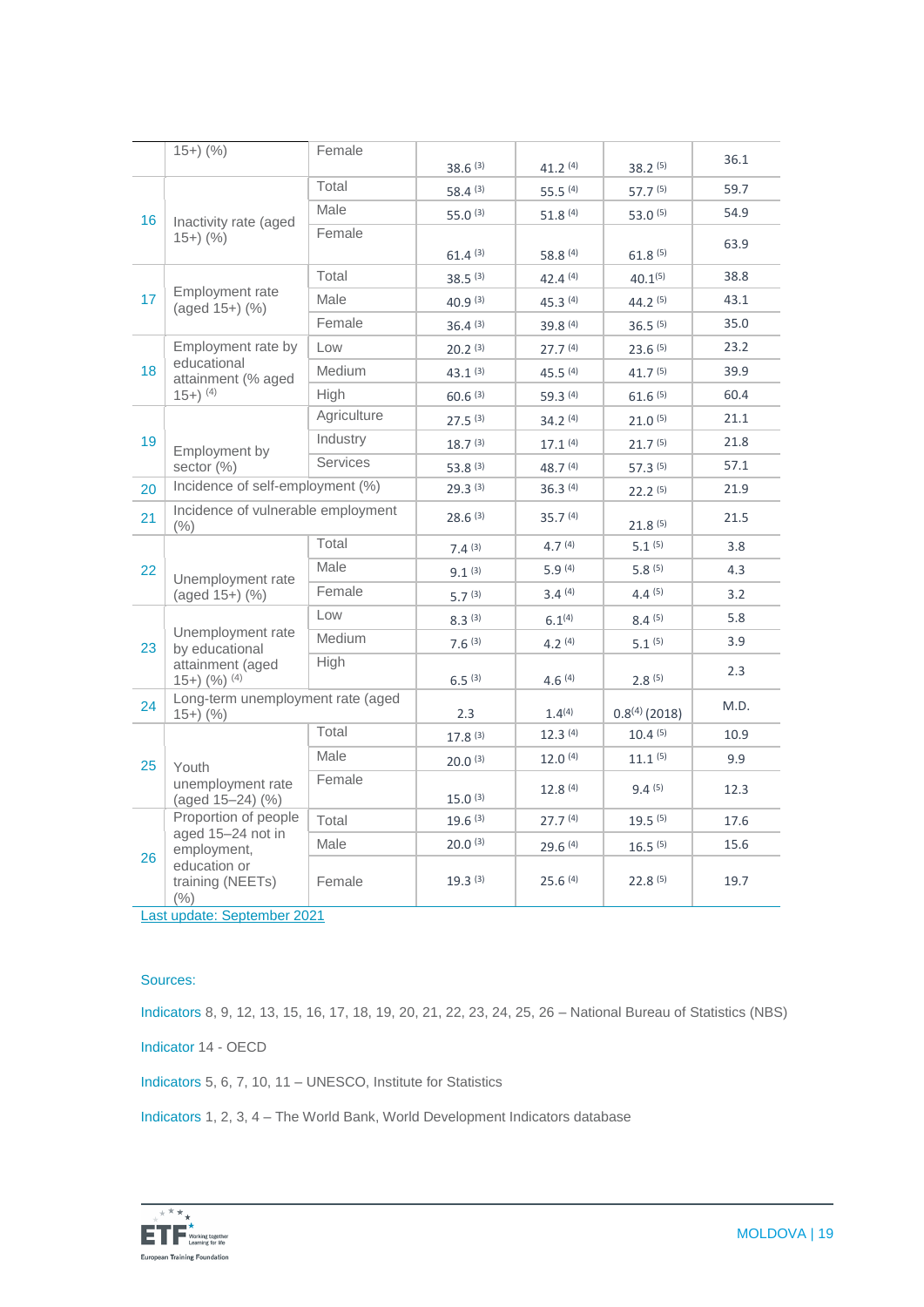#### Notes:

- $(1)$  The values shown are mid-year estimates.
- (2) ETF calculations
- (3) Data estimated using the number of the resident population.
- (4) From 2015 the data are estimated using the usual residence of the population.
- (5) From 2019 the LFS is carried out on a new sampling plan and according to a revised definition of employment.

### Legend:

- e = estimated data
- N.A. = Not Applicable
- M.D. = Missing Data

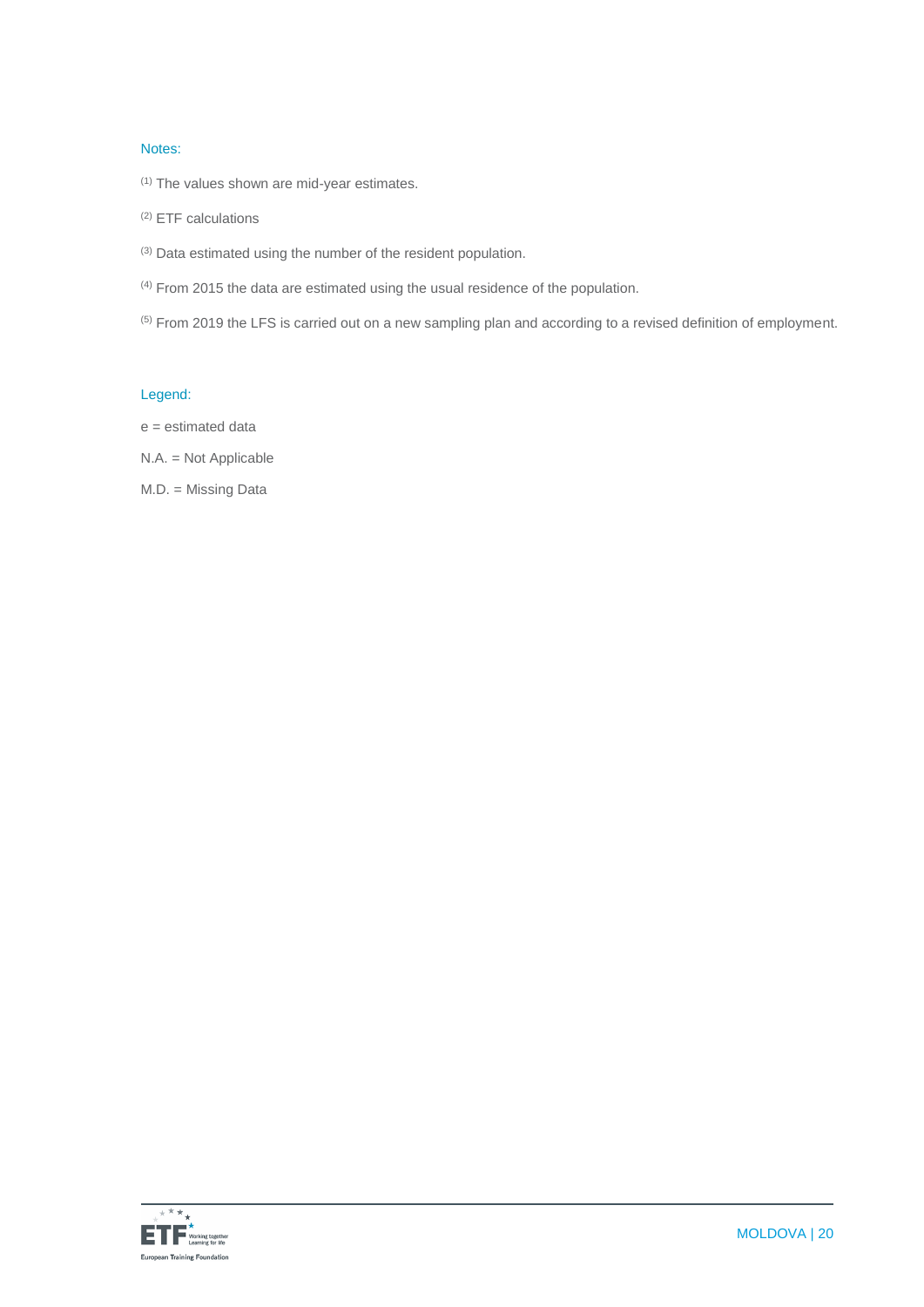# **ANNEX: DEFINITIONS OF INDICATORS**

|                | <b>Description</b>                                                    | <b>Definition</b>                                                                                                                                                                                                                                                                                                                                                                                                                                                                                                                                 |  |  |
|----------------|-----------------------------------------------------------------------|---------------------------------------------------------------------------------------------------------------------------------------------------------------------------------------------------------------------------------------------------------------------------------------------------------------------------------------------------------------------------------------------------------------------------------------------------------------------------------------------------------------------------------------------------|--|--|
| $\mathbf{1}$   | Total population ('000)                                               | The total population is estimated as the number of people having their<br>usual residence in a country on 1 January of the respective year.<br>When information on the usually resident population is not available,<br>countries may report legal or registered residents.                                                                                                                                                                                                                                                                       |  |  |
| $\overline{2}$ | Relative size of youth population<br>(age group 15-24) (%)            | This is the ratio of the youth population (aged 15-24) to the working-<br>age population, usually aged 15-64 (74)/15+.                                                                                                                                                                                                                                                                                                                                                                                                                            |  |  |
| 3              | GDP growth rate (%)                                                   | Annual percentage growth rate of GDP at market prices based on<br>constant local currency. Aggregates are based on constant 2010 U.S.<br>dollars. GDP is the sum of gross value added by all resident<br>producers in the economy plus any product taxes and minus any<br>subsidies not included in the value of the products. It is calculated<br>without making deductions for depreciation of fabricated assets or for<br>depletion and degradation of natural resources.                                                                      |  |  |
| 4              | GDP by sector (%)                                                     | The share of value added from Agriculture, Industry and Services.                                                                                                                                                                                                                                                                                                                                                                                                                                                                                 |  |  |
|                |                                                                       | Agriculture corresponds to ISIC divisions 1-5 and includes forestry,<br>hunting, and fishing, as well as cultivation of crops and livestock<br>production. Value added is the net output of a sector after adding up<br>all outputs and subtracting intermediate inputs. It is calculated without<br>making deductions for depreciation of fabricated assets or depletion<br>and degradation of natural resources. The origin of value added is<br>determined by the International Standard Industrial Classification<br>(ISIC), revision 3 or 4. |  |  |
| 5              | Public expenditure on education                                       | Public expenditure on education expressed as a percentage of GDP.                                                                                                                                                                                                                                                                                                                                                                                                                                                                                 |  |  |
|                | (as % of GDP)                                                         | Generally, the public sector funds education either by directly bearing<br>the current and capital expenses of educational institutions, or by<br>supporting students and their families with scholarships and public<br>loans as well as by transferring public subsidies for educational<br>activities to private firms or non-profit organisations (transfer to private<br>households and enterprises). Both types of transactions together are<br>reported as total public expenditure on education.                                          |  |  |
| 6              | Public expenditure on education<br>(as % of total public expenditure) | Public expenditure on education expressed as a percentage of total<br>public expenditure.                                                                                                                                                                                                                                                                                                                                                                                                                                                         |  |  |
|                |                                                                       | Generally, the public sector funds education either by directly bearing<br>the current and capital expenses of educational institutions, or by<br>supporting students and their families with scholarships and public<br>loans as well as by transferring public subsidies for educational<br>activities to private firms or non-profit organisations (transfer to private<br>households and enterprises). Both types of transactions together are<br>reported as total public expenditure on education.                                          |  |  |
| 7              | Adult literacy (%)                                                    | Adult literacy is the percentage of the population aged 15 years and<br>over who can both read and write a short simple statement on his/her<br>everyday life, and understand it. Generally, 'literacy' also<br>encompasses 'numeracy' - the ability to make simple arithmetic<br>calculations.                                                                                                                                                                                                                                                   |  |  |

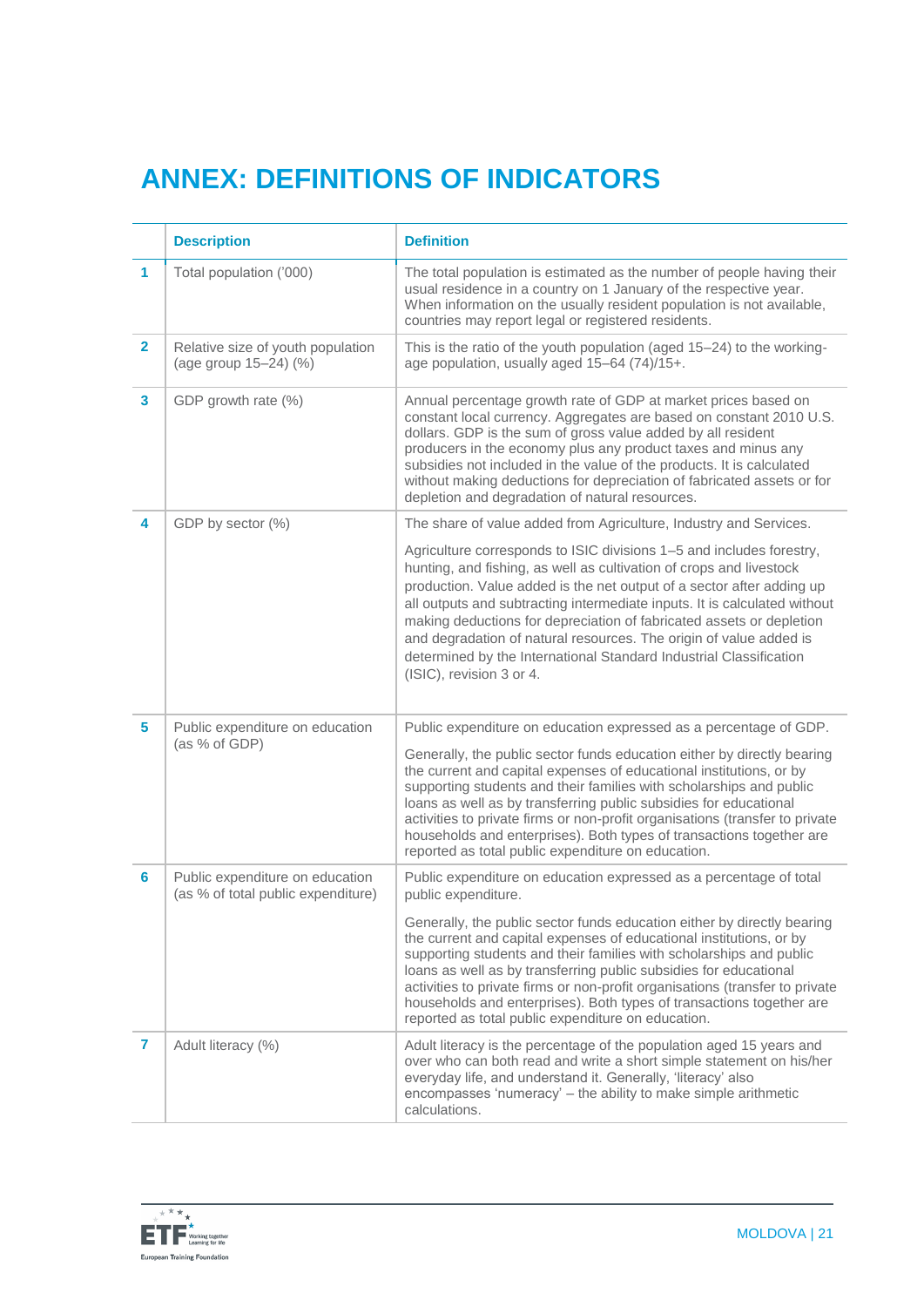|         | <b>Description</b>                                                                 | <b>Definition</b>                                                                                                                                                                                                                                                                                                                                                                                                                                                                                                                                                           |  |  |
|---------|------------------------------------------------------------------------------------|-----------------------------------------------------------------------------------------------------------------------------------------------------------------------------------------------------------------------------------------------------------------------------------------------------------------------------------------------------------------------------------------------------------------------------------------------------------------------------------------------------------------------------------------------------------------------------|--|--|
| 8       | Educational attainment of adult<br>population (25-64 or aged 15+)<br>(% )          | Educational attainment refers to the highest educational level<br>achieved by individuals expressed as a percentage of all persons in<br>that age group.                                                                                                                                                                                                                                                                                                                                                                                                                    |  |  |
|         |                                                                                    | This is usually measured in terms of the highest educational<br>programme successfully completed, which is typically certified by a<br>recognised qualification. Recognised intermediate qualifications are<br>classified at a lower level than the programme itself.                                                                                                                                                                                                                                                                                                       |  |  |
| 9       | Early leavers from education and<br>training (age group 18-24) (%)                 | Early leavers from education and training are defined as the<br>percentage of the population aged 18-24 with at most lower<br>secondary education who were not in further education or training<br>during the four weeks preceding the survey. Lower secondary<br>education refers to ISCED 1997 levels 0-2 and 3C short (i.e.<br>programmes lasting under two years) for data up to 2013 and to<br>ISCED 2011 levels 0-2 for data from 2014 onwards.                                                                                                                       |  |  |
| 10      | Gross enrolment rates in upper<br>secondary education (ISCED level<br>$3)$ (%)     | Number of students enrolled in a given level of education, regardless<br>of age, expressed as a percentage of the official school-age<br>population corresponding to the same level of education.                                                                                                                                                                                                                                                                                                                                                                           |  |  |
| 11      | Share of VET students in upper<br>secondary education (ISCED level<br>$3)$ $(\% )$ | Total number of students enrolled in vocational programmes at a<br>given level of education (in this case, upper secondary), expressed as<br>a percentage of the total number of students enrolled in all<br>programmes (vocational and general) at that level.                                                                                                                                                                                                                                                                                                             |  |  |
| $12 \,$ | Tertiary education attainment<br>(aged 30-34) (%)                                  | Tertiary attainment is calculated as the percentage of the population<br>aged 30-34 who have successfully completed tertiary studies (e.g.<br>university, higher technical institution). Educational attainment refers<br>to ISCED 1997 level 5-6 up to 2013 and ISCED 2011 level 5-8 from<br>2014 onwards.                                                                                                                                                                                                                                                                 |  |  |
| 13      | Participation in training/lifelong<br>learning (age group 25-64) (%)               | Participants in lifelong learning refers to persons aged 25-64 who<br>stated that they received education or training in the four weeks<br>preceding the survey (numerator). The denominator is the total<br>population of the same age group, excluding those who did not<br>answer the question on participation in education and training. The<br>information collected relates to all education or training, whether or<br>not it is relevant to the respondent's current or possible future job. If a<br>different reference period is used, this should be indicated. |  |  |
| 14      | Low achievement in reading,<br>maths and science - PISA (%)                        | Low achievers are the 15-year-olds who are failing to reach level 2 on<br>the PISA scale for reading, mathematics and science.                                                                                                                                                                                                                                                                                                                                                                                                                                              |  |  |
| 15      | Activity rate (aged 15+) (%)                                                       | The activity rate is calculated by dividing the active population by the<br>population of the same age group. The active population (also called<br>'labour force') is defined as the sum of employed and unemployed<br>people. The inactive population consists of all people who are<br>classified as neither employed nor unemployed.                                                                                                                                                                                                                                    |  |  |
| 16      | Inactivity rate (aged 15+) (%)                                                     | The inactivity/out of the labour force rate is calculated by dividing the<br>inactive population by the population of the same age group. The<br>inactive population consists of all people who are classified as neither<br>employed nor unemployed.                                                                                                                                                                                                                                                                                                                       |  |  |
| 17      | Employment rate (aged 15+) (%)                                                     | The employment rate is calculated by dividing the number of<br>employed people by the population of the same age group. Employed<br>people are all people who worked at least one hour for pay or profit<br>during the reference period or were temporarily absent from such<br>work. If a different age group is used, this should be indicated.                                                                                                                                                                                                                           |  |  |
| 18      | Employment rate by educational<br>attainment (% aged 15+)                          | The employment rate is calculated by dividing the number of<br>employed persons by the population of the same age group.                                                                                                                                                                                                                                                                                                                                                                                                                                                    |  |  |

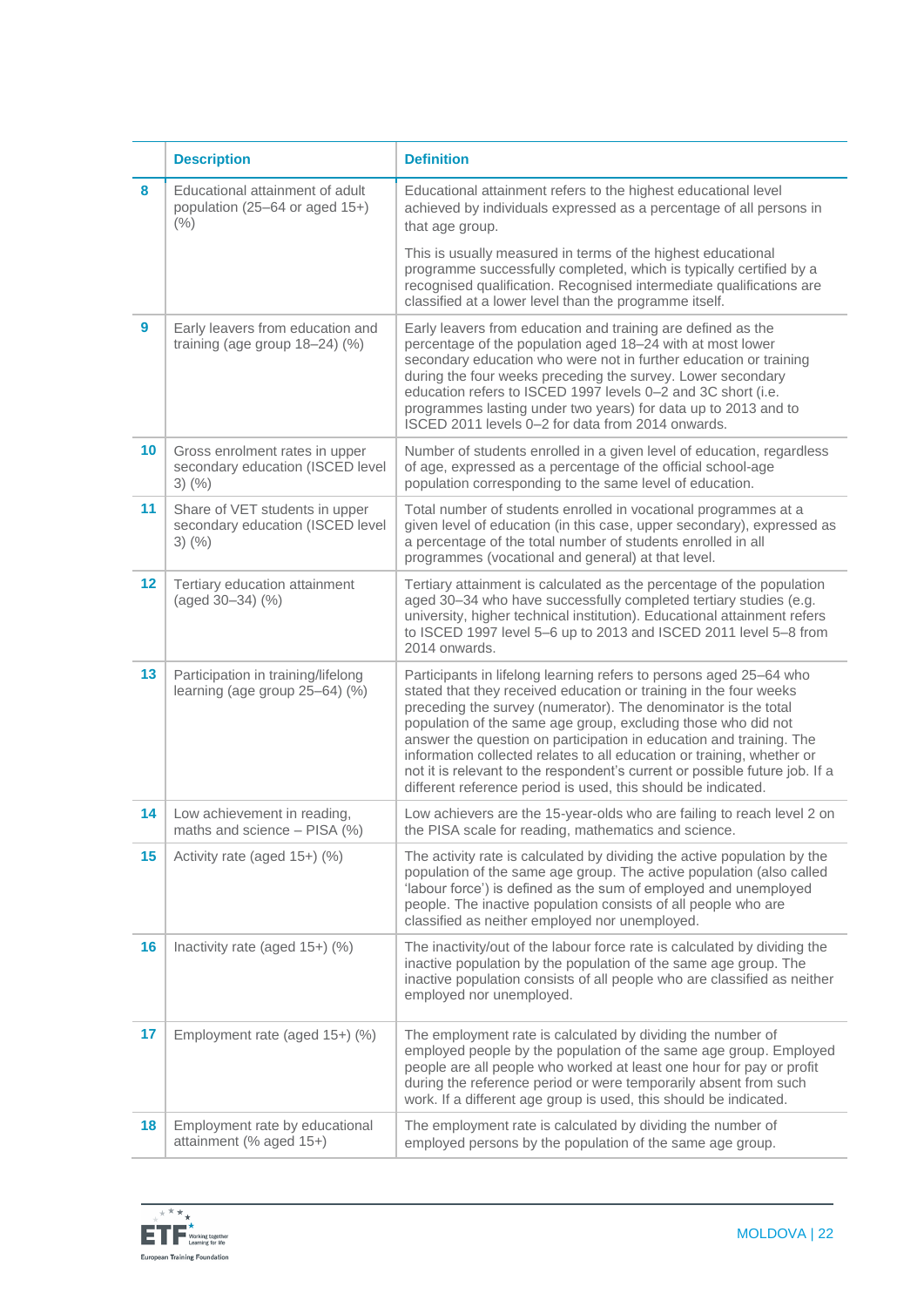|    | <b>Description</b>                                                    | <b>Definition</b>                                                                                                                                                                                                                                                                                                                                                                                                                                                                                                                                                                                                                                                                                                                                                                                                                                                                                                                         |
|----|-----------------------------------------------------------------------|-------------------------------------------------------------------------------------------------------------------------------------------------------------------------------------------------------------------------------------------------------------------------------------------------------------------------------------------------------------------------------------------------------------------------------------------------------------------------------------------------------------------------------------------------------------------------------------------------------------------------------------------------------------------------------------------------------------------------------------------------------------------------------------------------------------------------------------------------------------------------------------------------------------------------------------------|
|    |                                                                       | Employed persons are all persons who worked at least one hour for<br>pay or profit during the reference period or were temporarily absent<br>from such work. If a different age group is used, this should be<br>indicated.                                                                                                                                                                                                                                                                                                                                                                                                                                                                                                                                                                                                                                                                                                               |
|    |                                                                       | Educational levels refer to the highest educational level successfully<br>completed. Three levels are considered: Low (ISCED level 0-2),<br>Medium (ISCED level 3-4) and High (ISCED 1997 level 5-6, and<br>ISCED 2011 level 5-8).                                                                                                                                                                                                                                                                                                                                                                                                                                                                                                                                                                                                                                                                                                        |
| 19 | Employment by sector (%)                                              | This indicator provides information on the relative importance of<br>different economic activities with regard to employment. Data are<br>presented by broad branches of economic activity (i.e.<br>Agriculture/Industry/Services) based on the International Standard<br>Industrial Classification of All Economic Activities (ISIC). In Europe,<br>the NACE classification is consistent with ISIC.                                                                                                                                                                                                                                                                                                                                                                                                                                                                                                                                     |
| 20 | Incidence of self-employment (%)                                      | The incidence of self-employment is expressed by the self-employed<br>(i.e. employers + own-account workers + contributing family workers)<br>as a proportion of the total employed.                                                                                                                                                                                                                                                                                                                                                                                                                                                                                                                                                                                                                                                                                                                                                      |
| 21 | Incidence of vulnerable<br>employment (%)                             | The incidence of vulnerable employment is expressed by the own-<br>account workers and contributing family workers as a proportion of the<br>total employed.                                                                                                                                                                                                                                                                                                                                                                                                                                                                                                                                                                                                                                                                                                                                                                              |
| 22 | Unemployment rate (aged 15+)<br>(% )                                  | The unemployment rate represents unemployed people as a<br>percentage of the labour force. The labour force is the total number of<br>people who are employed or unemployed. Unemployed people<br>comprise those aged 15-64 or 15+ who were without work during the<br>reference week; are currently available for work (were available for<br>paid employment or self-employment before the end of the two weeks<br>following the reference week); are actively seeking work, i.e. had<br>taken specific steps in the four-week period ending with the reference<br>week to seek paid employment or self-employment, or had found a<br>job to start later (within a period of, at most, three months).                                                                                                                                                                                                                                   |
| 23 | Unemployment rate by<br>educational attainment (aged 15+)<br>$(\% )$  | The unemployment rate represents unemployed people as a<br>percentage of the labour force. The labour force is the total number of<br>people who are employed or unemployed. Unemployed people<br>comprise those aged 15-64 or 15+ who were without work during the<br>reference week; are currently available for work (were available for<br>paid employment or self-employment before the end of the two weeks<br>following the reference week); are actively seeking work (had taken<br>specific steps in the four-week period ending with the reference week<br>to seek paid employment or self-employment, or had found a job to<br>start later (within a period of, at most, three months)). Educational<br>levels refer to the highest educational level successfully completed.<br>Three levels are considered: Low (ISCED level 0-2), Medium (ISCED<br>level 3-4) and High (ISCED 1997 level 5-6, and ISCED 2011 level 5-<br>8) |
| 24 | Long-term unemployment rate<br>(aged 15+) (%)                         | The long-term unemployment rate is the share of people in the total<br>active population who have been unemployed for 12 months or more,<br>expressed as a percentage. The duration of unemployment is defined<br>as the duration of a search for a job or as the period of time since the<br>last job was held (if this period is shorter than the duration of the<br>search for a job).                                                                                                                                                                                                                                                                                                                                                                                                                                                                                                                                                 |
| 25 | Youth unemployment rate (aged<br>$15 - 24$ $\left(\frac{9}{6}\right)$ | The youth unemployment ratio is calculated by dividing the number of<br>unemployed people aged 15-24 by the total population of the same<br>age group.                                                                                                                                                                                                                                                                                                                                                                                                                                                                                                                                                                                                                                                                                                                                                                                    |

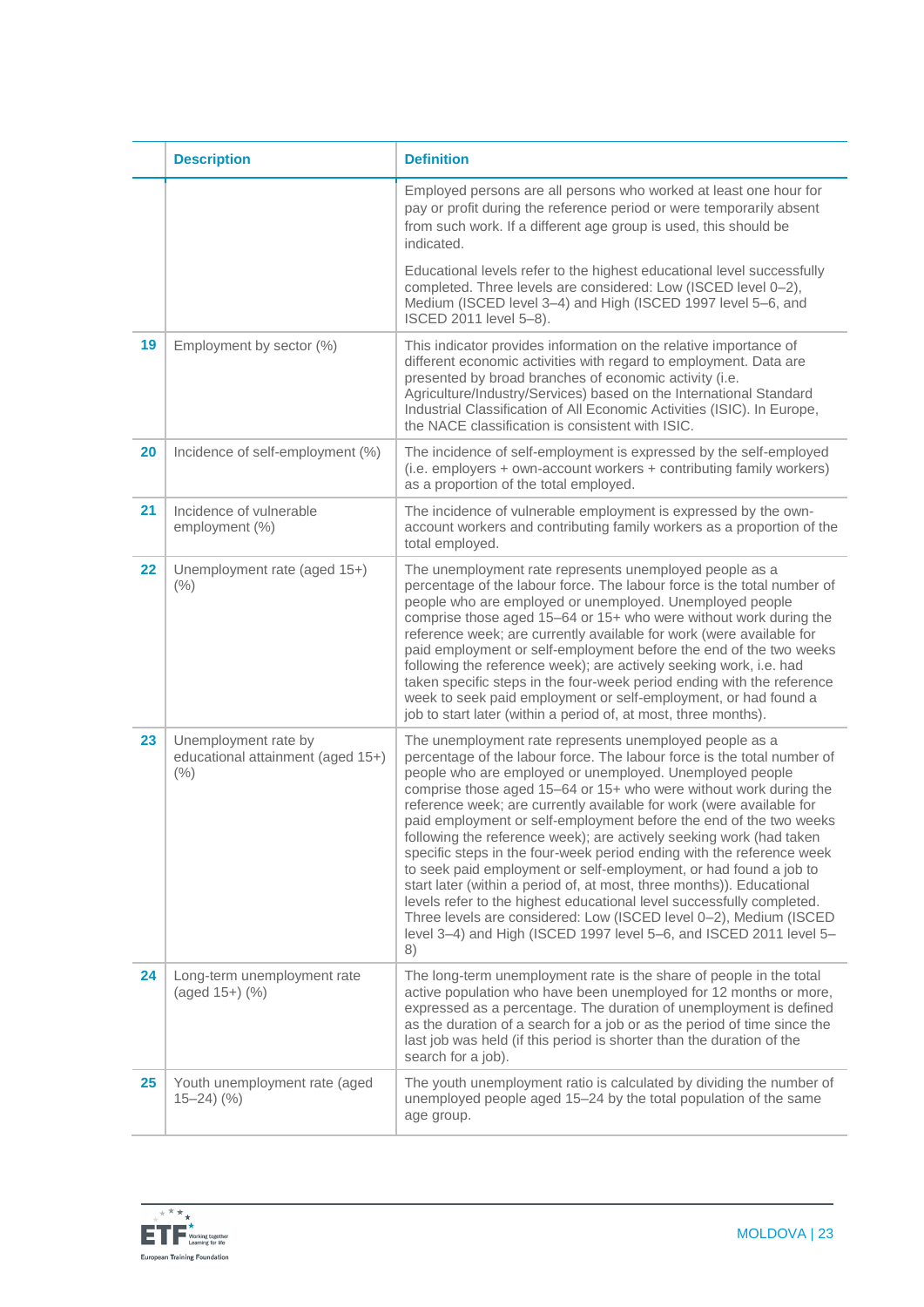|    | <b>Description</b>                                                                         | <b>Definition</b>                                                                                                                                                                                                                                                                                                                                                                                                                                                                                                                |
|----|--------------------------------------------------------------------------------------------|----------------------------------------------------------------------------------------------------------------------------------------------------------------------------------------------------------------------------------------------------------------------------------------------------------------------------------------------------------------------------------------------------------------------------------------------------------------------------------------------------------------------------------|
| 26 | Proportion of people aged 15-24<br>not in employment, education or<br>training (NEETs) (%) | The indicator provides information on young people aged 15–24 who<br>meet the following two conditions: first, they are not employed (i.e.<br>unemployed or inactive according to the ILO definition); and second,<br>they have not received any education or training in the four weeks<br>preceding the survey. Data are expressed as a percentage of the total<br>population of the same age group and gender, excluding the<br>respondents who have not answered the question on participation in<br>education and training. |

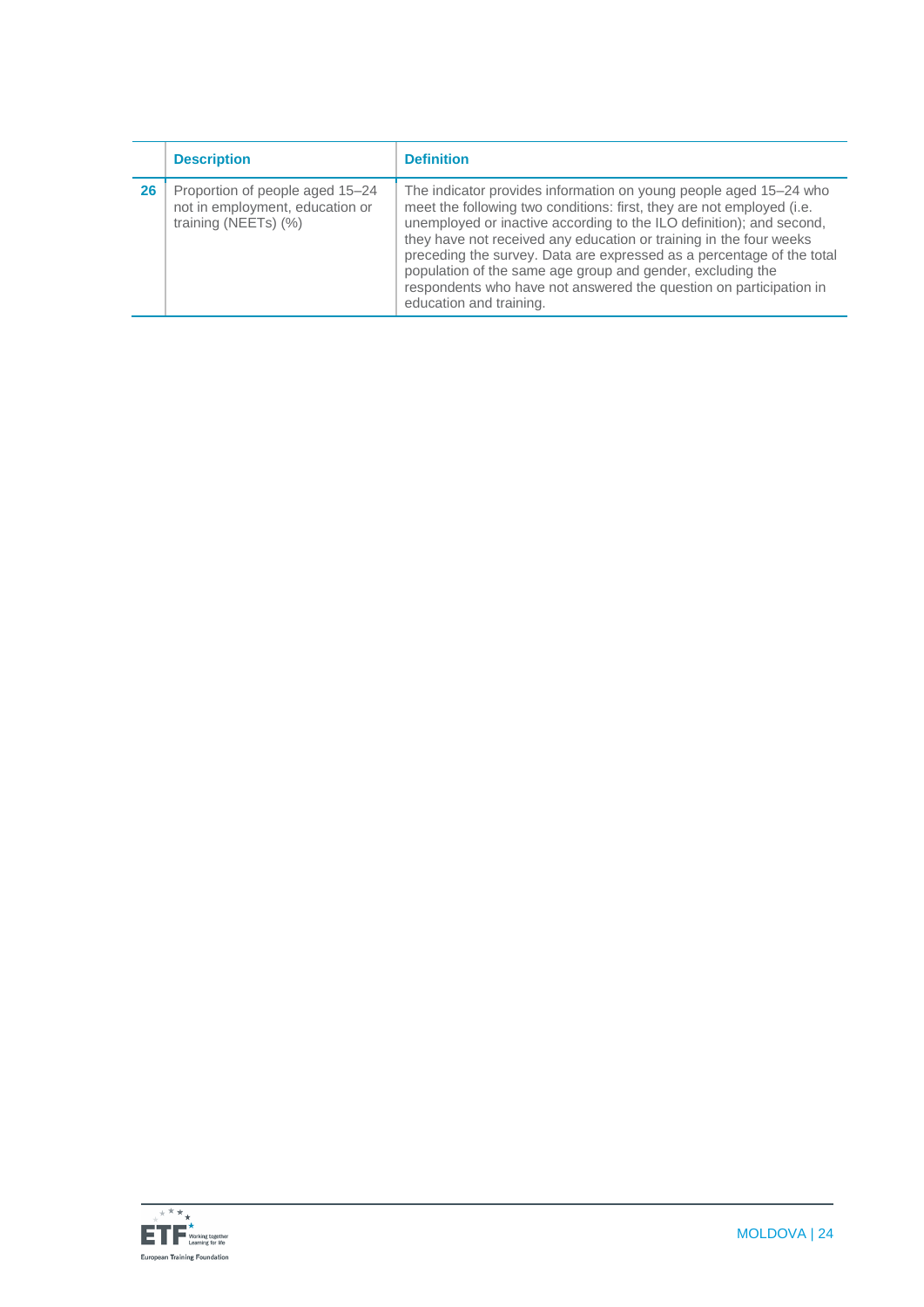### **REFERENCES**

European Training Foundation, Torino Process 2018, National Reporting Framework

[World Economic Forum, Insight Report: The Global Competitiveness Report 2018:](https://euc-word-edit.officeapps.live.com/we/%5b5%5d%20World%20Economic%20Forum,%20Insight%20Report:%20The%20Global%20Competitiveness%20Report%202018:%C2%A0%C2%A0http:/www3.weforum.org/docs/GCR2018/05FullReport/TheGlobalCompetitivenessReport2018.pdf)  [http://www3.weforum.org/docs/GCR2018/05FullReport/TheGlobalCompetitivenessReport2018.pdf](https://euc-word-edit.officeapps.live.com/we/%5b5%5d%20World%20Economic%20Forum,%20Insight%20Report:%20The%20Global%20Competitiveness%20Report%202018:%C2%A0%C2%A0http:/www3.weforum.org/docs/GCR2018/05FullReport/TheGlobalCompetitivenessReport2018.pdf)

European Training Foundation, Youth transition to work in Moldova, 2018: Retrieved from: https://www.etf.europa.eu/sites/default/files/2018-12/Youth%20transition%20Moldova.pdf

Skills mismatch measurement Moldova, ETF 2019, Retrieved from: [https://www.etf.europa.eu/en/publications-and-resources/publications/skills-mismatch](https://www.etf.europa.eu/en/publications-and-resources/publications/skills-mismatch-measurement-moldova)[measurement-moldova](https://www.etf.europa.eu/en/publications-and-resources/publications/skills-mismatch-measurement-moldova)

Garbuz V. (2018). Perfectionarea Procesului de Integrare a Tinerilor SpecialiTi cu Studii Superioare pe Piata Muncii Din Republica Moldova. Institutul National de Cercetant Economice. Retrieved from: [https://ince.md/uploads/files/1545389030\\_tezagarbuz-](https://ince.md/uploads/files/1545389030_tezagarbuz-%20veronica.pdf) veronica.pdf

New forms of employment in the eastern partnership countries: Platform work – Moldova, ETF 2021, Retrieved from: [https://www.etf.europa.eu/en/publications-and-resources/publications/future](https://www.etf.europa.eu/en/publications-and-resources/publications/future-work-new-forms-employment-eastern-partnership)[work-new-forms-employment-eastern-partnership](https://www.etf.europa.eu/en/publications-and-resources/publications/future-work-new-forms-employment-eastern-partnership)

[\[1\]](https://euc-word-edit.officeapps.live.com/we/wordeditorframe.aspx?ui=en%2DGB&rs=en%2DUS&wopisrc=https%3A%2F%2Feuropeantrainingfoundation.sharepoint.com%2Fsites%2FImage%2Fmoldova%2F_vti_bin%2Fwopi.ashx%2Ffiles%2Fce76100c1e0b4e568c3f8e6c06a5e922&wdenableroaming=1&mscc=1&hid=3F5A04A0-A0BD-3000-739E-EF8D00BE4353&wdorigin=Other&jsapi=1&jsapiver=v1&newsession=1&corrid=2acaab52-ed71-0503-a362-0a6909aa68cd&usid=2acaab52-ed71-0503-a362-0a6909aa68cd&sftc=1&mtf=1&sfp=1&instantedit=1&wopicomplete=1&wdredirectionreason=Unified_SingleFlush&preseededsessionkey=e2f738ed-1af1-9f88-fe5a-b16b0174fb88&preseededwacsessionid=2acaab52-ed71-0503-a362-0a6909aa68cd&rct=Medium&ctp=LeastProtected#_ftnref1) [https://www.legis.md/cautare/getResults?doc\\_id=121129&lang=ro](https://www.legis.md/cautare/getResults?doc_id=121129&lang=ro)

<https://anofm.md/page/rapoarte1>

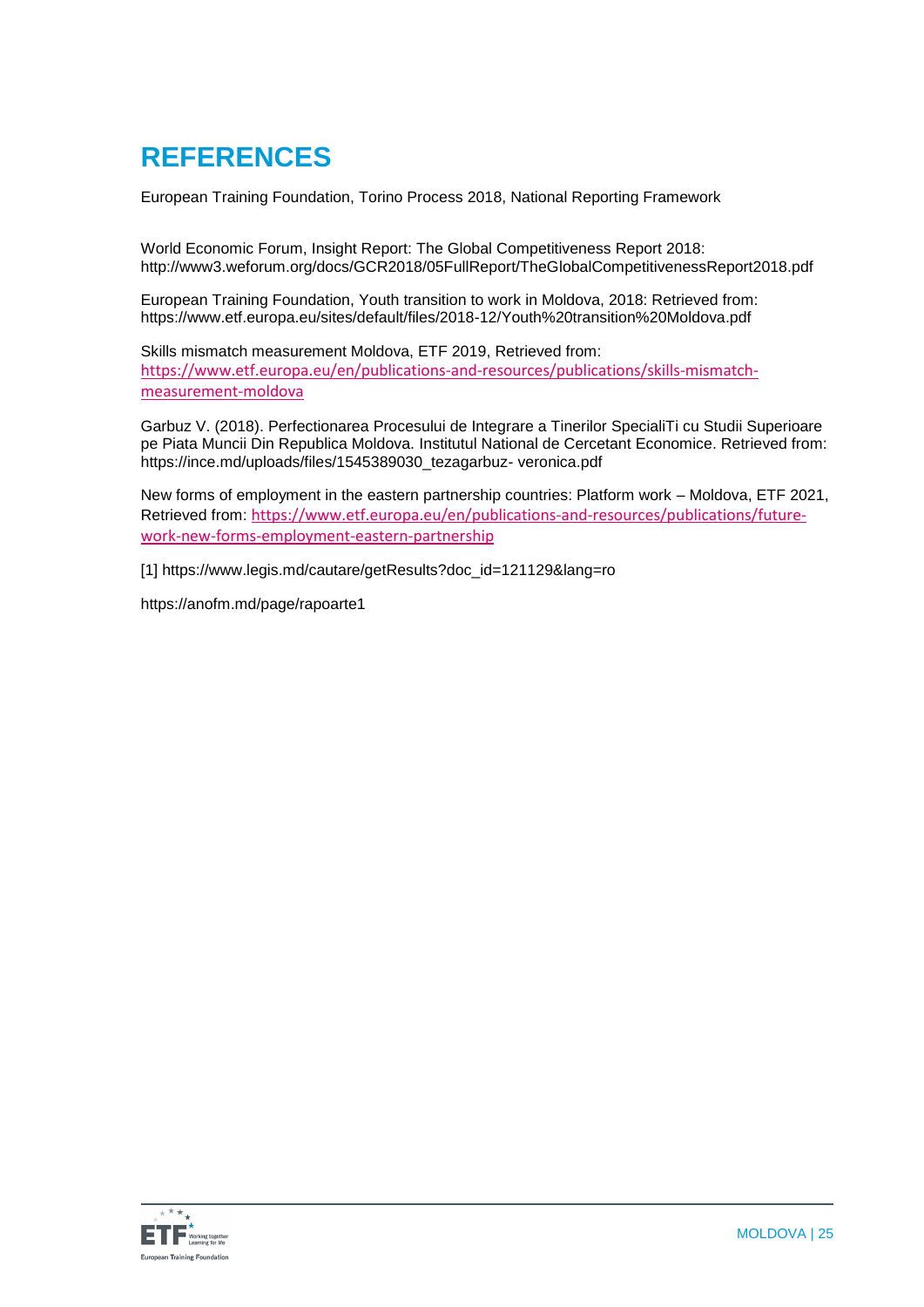# **LIST OF ACRONYMS**

CVET Continuing vocational education and training VET Vocational education and training IVET Initial vocational education and training NQF National qualifications framework ANACEC (NAQAPE) National Agency for Quality Assurance NEA National Employment Agency NBS National Bureau of Statistics CCI Chamber of Commerce and Industry NCCVET National Coordination Council for Vocational Education and Training CoE Centers of Excellence EC European Commission NQF National Qualification Framework OCRM Occupational Classifier of the Republic of Moldova RCVED Republican Centre for Vocational Education Development SSC Sector Skills Committee ADA Austrian Development Agency LED Liechtenstein Development Service GIZ Deutsche Gesellschaft für Internationale Zusammenarbeit GmbH (German Agency for International Cooperation) SDC the Swiss Cooperation Office GM Government of the Republic of Moldova ISCED International Standard Classification of Education TVET Technical Vocational Education and Training LLL Lifelong Learning QM Quality Management MDL Moldovan Leu MAREE Ministry of Agriculture, Rural Development and Environment MECR Ministry of Education, Culture and Research MEC Ministry of Economy MHLSP Ministry of Health, Labour and Social Protection MTRI Ministry of Transport and Road Infrastructure ILO International Labour Organization GDP Gross Domestic Product SPSP Sector Policy Support Programme ECTS European Credit Transfer System OS Occupational Standard IT Information Technologies ICT Information and Communication Technologies